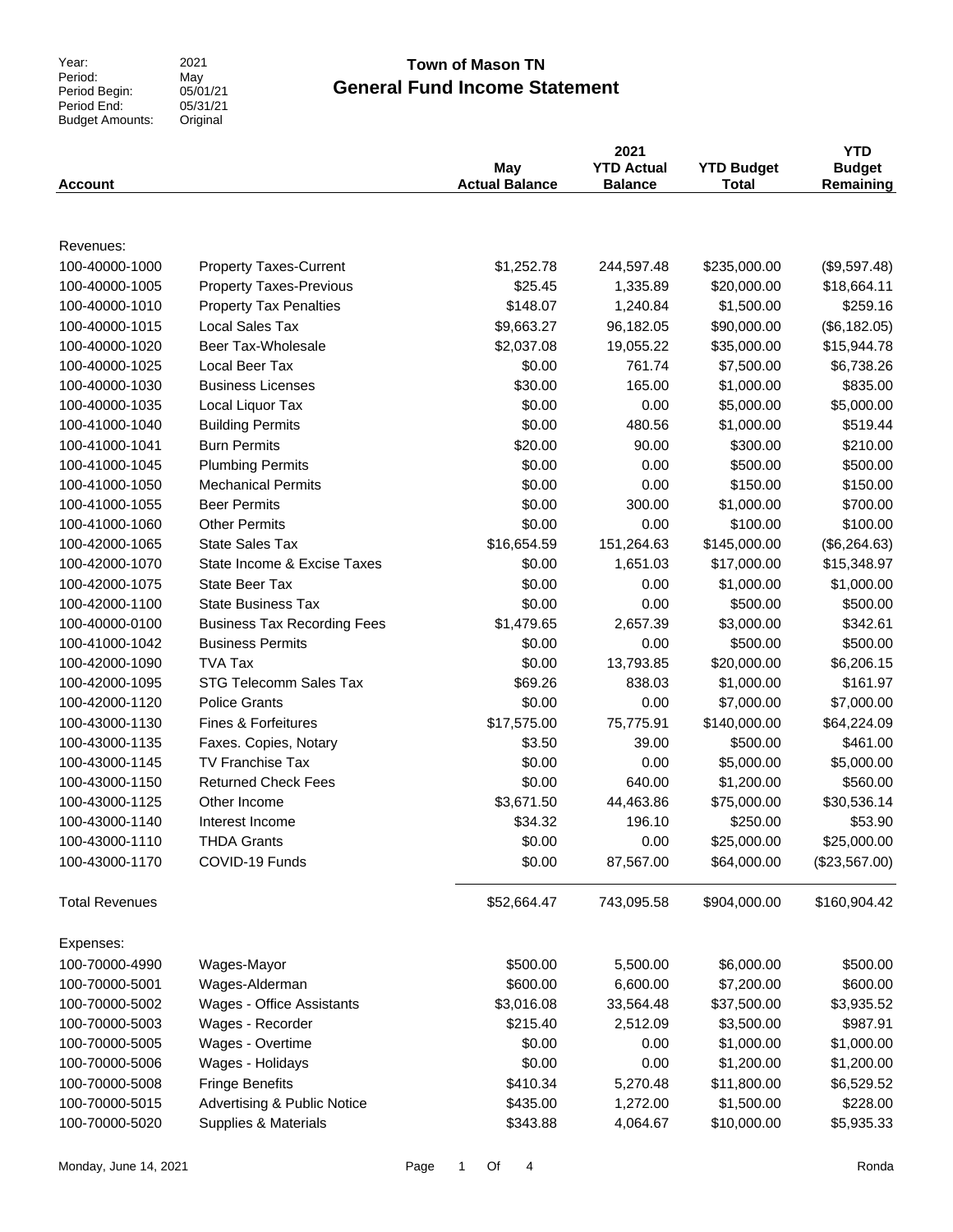|                               |                                        |      |                           | 2021              |                   | <b>YTD</b>    |
|-------------------------------|----------------------------------------|------|---------------------------|-------------------|-------------------|---------------|
|                               |                                        |      | May                       | <b>YTD Actual</b> | <b>YTD Budget</b> | <b>Budget</b> |
| <b>Account</b>                |                                        |      | <b>Actual Balance</b>     | <b>Balance</b>    | <b>Total</b>      | Remaining     |
| 100-70000-5021                | Training                               |      | \$0.00                    | 505.00            | \$2,000.00        | \$1,495.00    |
| 100-70000-5022                | Travel                                 |      | \$0.00                    | 59.80             | \$2,000.00        | \$1,940.20    |
| 100-70000-5023                | Postage & Freight                      |      | \$14.67                   | 1,096.67          | \$2,000.00        | \$903.33      |
| 100-70000-5024                | <b>Community Outreach</b>              |      | \$0.00                    | 0.00              | \$500.00          | \$500.00      |
| 100-70000-5025                | Insurance - Prop, Liab, WC             |      | \$0.00                    | 6,567.05          | \$8,500.00        | \$1,932.95    |
| 100-70000-5026                | Telephone                              |      | \$1,078.39                | 10,302.40         | \$9,000.00        | (\$1,302.40)  |
| 100-70000-5028                | Internet & Network                     |      | \$99.95                   | 1,509.68          | \$1,500.00        | (\$9.68)      |
| 100-70000-5010                | <b>Planning Assistant</b>              |      | \$0.00                    | 1,416.64          | \$1,500.00        | \$83.36       |
| 100-70000-5029                | <b>Utilities</b>                       |      | \$295.40                  | 5,652.76          | \$6,000.00        | \$347.24      |
| 100-70000-5030                | Professional Fees - Audit              |      | \$0.00                    | 8,689.67          | \$17,000.00       | \$8,310.33    |
| 100-70000-5031                | Professional Fees - Accounting         |      | \$666.66                  | 7,333.26          | \$8,000.00        | \$666.74      |
| 100-70000-5032                | Professional Fees - Legal              |      | \$0.00                    | 746.92            | \$5,000.00        | \$4,253.08    |
| 100-70000-5033                | Professional Fees - Other              |      | \$666.67                  | 7,333.37          | \$8,000.00        | \$666.63      |
| 100-70000-5034                | <b>Bank Service Charges</b>            |      | \$4.50                    | 103.75            | \$100.00          | (\$3.75)      |
| 100-70000-5035                | <b>Janitorial Services</b>             |      | \$534.00                  | 6,093.22          | \$5,000.00        | (\$1,093.22)  |
| 100-70000-5036                | Dues & Fees                            |      | \$55.82                   | 1,442.14          | \$1,000.00        | (\$442.14)    |
| 100-70000-5037                | <b>Property Tax Expenses</b>           |      | \$25.45                   | 1,231.24          | \$100.00          | (\$1,131.24)  |
| 100-70000-5049                | Computer & Software                    |      | \$80.00                   | 991.61            | \$15,000.00       | \$14,008.39   |
| 100-70000-5050                | Office Equipment                       |      | \$0.00                    | 0.00              | \$4,000.00        | \$4,000.00    |
| 100-70000-5052                | <b>Building Inspection Fees</b>        |      | \$0.00                    | 0.00              | \$250.00          | \$250.00      |
| 100-70000-5098                | Repairs & Maintenance-Equip            |      | \$0.00                    | 87.24             | \$200.00          | \$112.76      |
| 100-70000-5099                | Repairs & Maintenance-Bldg             |      | \$0.00                    | 0.00              | \$700.00          | \$700.00      |
| 100-70000-5100                | <b>Other Charges</b>                   |      | \$0.00                    | 5.55              | \$200.00          | \$194.45      |
| 100-70000-5124                | Rental - Equipment                     |      | \$236.73                  | 2,670.12          | \$3,000.00        | \$329.88      |
| 100-35000-3560                | <b>Grant Construction Expenses</b>     |      | \$0.00                    | 0.00              | \$25,000.00       | \$25,000.00   |
| <b>Total General Expenses</b> |                                        |      | \$9,278.94                | 122,621.81        | \$205,250.00      | \$82,628.19   |
| Parks & Rec                   |                                        |      |                           |                   |                   |               |
| 100-72000-5011                | Supplies & Materials                   |      | \$0.00                    | 0.00              | \$750.00          | \$750.00      |
| 100-72000-5029                | <b>Utilities</b>                       |      | \$0.00                    | 0.00              | \$700.00          | \$700.00      |
| 100-72000-5052                | Insurance - Prop, Liab, WC             |      | \$0.00                    | 193.20            | \$300.00          | \$106.80      |
| 100-72000-5055                | Equipment - Parks                      |      | \$0.00                    | 0.00              | \$3,000.00        | \$3,000.00    |
| 100-72000-5098                | Repairs & Maintenance-Equip            |      | \$0.00                    | 0.00              | \$500.00          | \$500.00      |
| Total Parks & Rec             |                                        |      | \$0.00                    | 193.20            | \$5,250.00        | \$5,056.80    |
| Police                        |                                        |      |                           |                   |                   |               |
| 100-73000-4800                | Wages-Police                           |      | \$19,968.78               | 197,220.23        | \$288,000.00      | \$90,779.77   |
| 100-73000-5102                | Wages-Overtime                         |      | \$126.47                  | 2,721.26          | \$8,000.00        | \$5,278.74    |
| 100-73000-5103                | Wages - Holidays                       |      | \$0.00                    | 142.00            | \$8,600.00        | \$8,458.00    |
| 100-73000-5009                | <b>Fringe Benefits</b>                 |      | \$3,584.83                | 28,324.55         | \$25,000.00       | (\$3,324.55)  |
| 100-73000-5016                | In Service Pay                         |      | \$0.00                    | 0.00              | \$800.00          | \$800.00      |
| 100-73000-5017                | Wages-GHSO                             |      | \$0.00                    | 0.00              | \$5,000.00        | \$5,000.00    |
| 100-73000-5015                | <b>Advertising &amp; Public Notice</b> |      | \$66.00                   | 146.40            | \$300.00          | \$153.60      |
| 100-73000-5021                | Training                               |      | \$275.00                  | 1,300.00          | \$3,000.00        | \$1,700.00    |
| 100-73000-5022                | Travel                                 |      | \$195.06                  | 513.76            | \$1,500.00        | \$986.24      |
| 100-73000-5025                | Insurance - Prop, Liab, WC             |      | \$0.00                    | 25,759.31         | \$30,000.00       | \$4,240.69    |
| 100-73000-5026                | Telephone                              |      | \$436.44                  | 6,316.41          | \$10,000.00       | \$3,683.59    |
| 100-73000-5028                | Internet & Network                     |      | \$0.00                    | 0.00              | \$1,500.00        | \$1,500.00    |
| 100-73000-5029                | <b>Utilities</b>                       |      | \$98.34                   | 129.14            | \$3,400.00        | \$3,270.86    |
| 100-73000-5033                | Professional Fees - Other              |      | \$0.00                    | 0.00              | \$500.00          | \$500.00      |
|                               |                                        |      |                           |                   |                   |               |
| Monday, June 14, 2021         |                                        | Page | $\overline{2}$<br>Of<br>4 |                   |                   | Ronda         |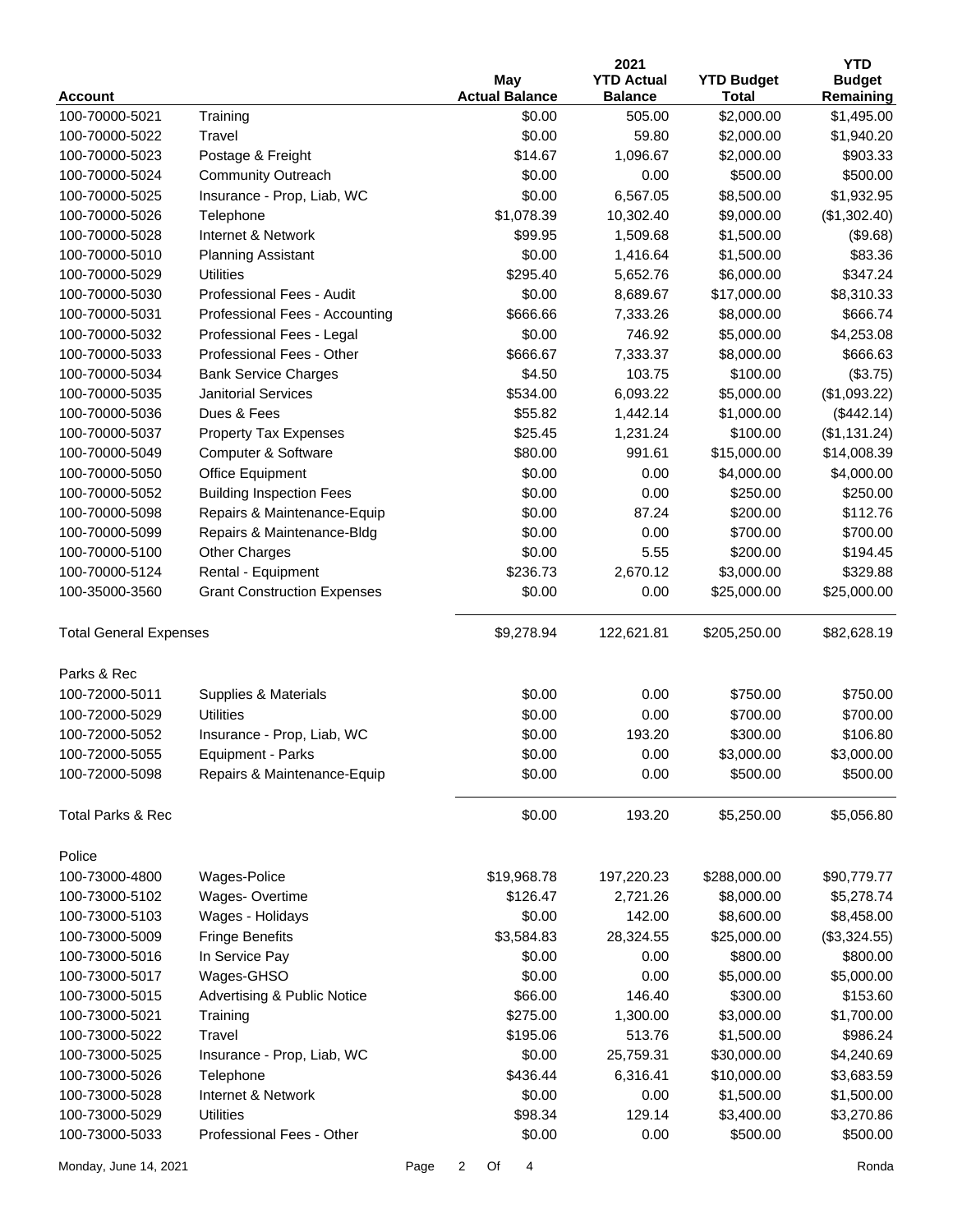|                                  |                                               |                                   | 2021              |                   | <b>YTD</b>    |
|----------------------------------|-----------------------------------------------|-----------------------------------|-------------------|-------------------|---------------|
|                                  |                                               | May                               | <b>YTD Actual</b> | <b>YTD Budget</b> | <b>Budget</b> |
| <b>Account</b>                   |                                               | <b>Actual Balance</b><br>\$400.00 | <b>Balance</b>    | <b>Total</b>      | Remaining     |
| 100-73000-5034                   | Professional Fees - Prosecutor<br>Dues & Fees |                                   | 3,200.00          | \$4,800.00        | \$1,600.00    |
| 100-73000-5036<br>100-73000-5040 |                                               | \$42.83<br>\$216.34               | 879.84            | \$500.00          | (\$379.84)    |
|                                  | Supplies & Materials                          |                                   | 2,322.35          | \$2,000.00        | (\$322.35)    |
| 100-73000-5050                   | Fuel                                          | \$2,327.02                        | 13,699.64         | \$10,000.00       | (\$3,699.64)  |
| 100-73000-5099                   | Repairs & Maintenance-Bldg                    | \$0.00                            | 0.00              | \$500.00          | \$500.00      |
| 100-73000-5098                   | Repairs & Maintenance-Equip                   | \$0.00                            | 435.73            | \$1,000.00        | \$564.27      |
| 100-73000-5096                   | Repairs & Maintenance-Vehicles                | \$372.13                          | 16,912.52         | \$10,000.00       | (\$6,912.52)  |
| 100-73000-5115                   | Computer & Software                           | \$80.00                           | 3,825.45          | \$10,000.00       | \$6,174.55    |
| 100-73000-5112                   | Equipment - Police                            | \$0.00                            | 4,456.27          | \$10,500.00       | \$6,043.73    |
| 100-73000-5110                   | Judge Salary                                  | \$350.00                          | 2,800.00          | \$4,200.00        | \$1,400.00    |
| 100-73000-5114                   | Software - Court                              | \$1,943.00                        | 6,751.90          | \$11,500.00       | \$4,748.10    |
| 100-73000-5116                   | Uniforms                                      | \$0.00                            | 5,045.66          | \$10,000.00       | \$4,954.34    |
| 100-73000-5119                   | Radio/Radar Service                           | \$0.00                            | 0.00              | \$500.00          | \$500.00      |
| 100-73000-5122                   | Screenings                                    | \$145.00                          | 1,384.00          | \$1,000.00        | (\$384.00)    |
| 100-73000-5123                   | 911 Expense                                   | \$0.00                            | 29,058.42         | \$30,000.00       | \$941.58      |
| 100-73000-5124                   | Rental - Equipment                            | \$236.73                          | 2,613.33          | \$2,500.00        | (\$113.33)    |
| 100-73000-5126                   | Rental - Building                             | \$0.00                            | 0.00              | \$600.00          | \$600.00      |
| 100-73000-5130                   | Towing / Wrecker Service                      | \$0.00                            | 1,244.50          | \$2,000.00        | \$755.50      |
| <b>Total Police Expenses</b>     |                                               | \$30,863.97                       | 357,202.67        | \$497,200.00      | \$139,997.33  |
| Fire Department                  |                                               |                                   |                   |                   |               |
| 100-74000-4900                   | Wages- Fire Dept.                             | \$4,975.71                        | 37,319.85         | \$51,000.00       | \$13,680.15   |
| 100-74000-4901                   | Fringe Benefits-Fire                          | \$395.34                          | 3,051.53          | \$5,100.00        | \$2,048.47    |
| 100-74000-5011                   | Supplies & Materials                          | \$198.40                          | 2,506.85          | \$7,100.00        | \$4,593.15    |
| 100-74000-5015                   | Advertising & Public Notice                   | \$0.00                            | 93.00             | \$150.00          | \$57.00       |
| 100-74000-5021                   | Training                                      | \$0.00                            | 895.50            | \$500.00          | (\$395.50)    |
| 100-74000-5022                   | Travel                                        | \$0.00                            | 0.00              | \$1,000.00        | \$1,000.00    |
| 100-74000-5025                   | Insurance - Prop, Liab, WC                    | \$0.00                            | 7,598.26          | \$16,000.00       | \$8,401.74    |
| 100-74000-5026                   | Telephone                                     | \$94.84                           | 997.62            | \$4,000.00        | \$3,002.38    |
| 100-74000-5028                   | Internet & Network                            | \$440.43                          | 3,763.78          | \$2,100.00        | (\$1,663.78)  |
| 100-74000-5029                   | <b>Utilities</b>                              | \$232.60                          | 4,264.65          | \$4,000.00        | (\$264.65)    |
| 100-74000-5083                   | Fuel                                          | \$749.07                          | 1,133.20          | \$1,000.00        | (\$133.20)    |
| 100-74000-5096                   | Repairs & Maintenance-Vehicles                | \$0.00                            | 14,145.52         | \$5,000.00        | (\$9,145.52)  |
| 100-74000-5099                   | Repairs & Maintenance-Equip                   | \$1,025.00                        | 1,025.00          | \$10,000.00       | \$8,975.00    |
| 100-74000-5113                   | Equipment                                     | \$0.00                            | 13,543.57         | \$20,000.00       | \$6,456.43    |
| 100-74000-5116                   | Uniforms                                      | \$0.00                            | 2,119.00          | \$15,000.00       | \$12,881.00   |
| 100-74000-5124                   | Rental - Equipment                            | \$36.06                           | 357.10            | \$500.00          | \$142.90      |
| 100-74000-5036                   | Dues & Fees                                   | \$42.82                           | 1,382.29          | \$1,200.00        | (\$182.29)    |
| 100-74000-5130                   | Towing / Wrecker Service                      | \$0.00                            | 0.00              | \$150.00          | \$150.00      |
| 100-74000-5135                   | Stipends-Volunteers                           | \$0.00                            | 0.00              | \$500.00          | \$500.00      |
| <b>Total Fire Expenses</b>       |                                               | \$8,190.27                        | 94,196.72         | \$144,300.00      | \$50,103.28   |
|                                  |                                               |                                   |                   |                   |               |
| <b>Debt Services</b>             |                                               |                                   |                   |                   |               |
| 100-75000-5200                   | <b>General Obligations Bonds</b>              | \$733.00                          | 25,050.00         | \$23,200.00       | (\$1,850.00)  |
| 100-75000-5220                   | Reimbursement to Gas                          | \$0.00                            | 21,893.70         | \$26,300.00       | \$4,406.30    |
| 100-75000-5210                   | Interest - Gen OBL Bonds                      | \$0.00                            | 9,680.00          | \$15,200.00       | \$5,520.00    |
| 100-75000-5225                   | Reimbursement to Water                        | \$0.00                            | 9,743.80          | \$22,300.00       | \$12,556.20   |
| <b>Total Debt Services</b>       |                                               | \$733.00                          | 66,367.50         | \$87,000.00       | \$20,632.50   |
|                                  |                                               |                                   |                   |                   |               |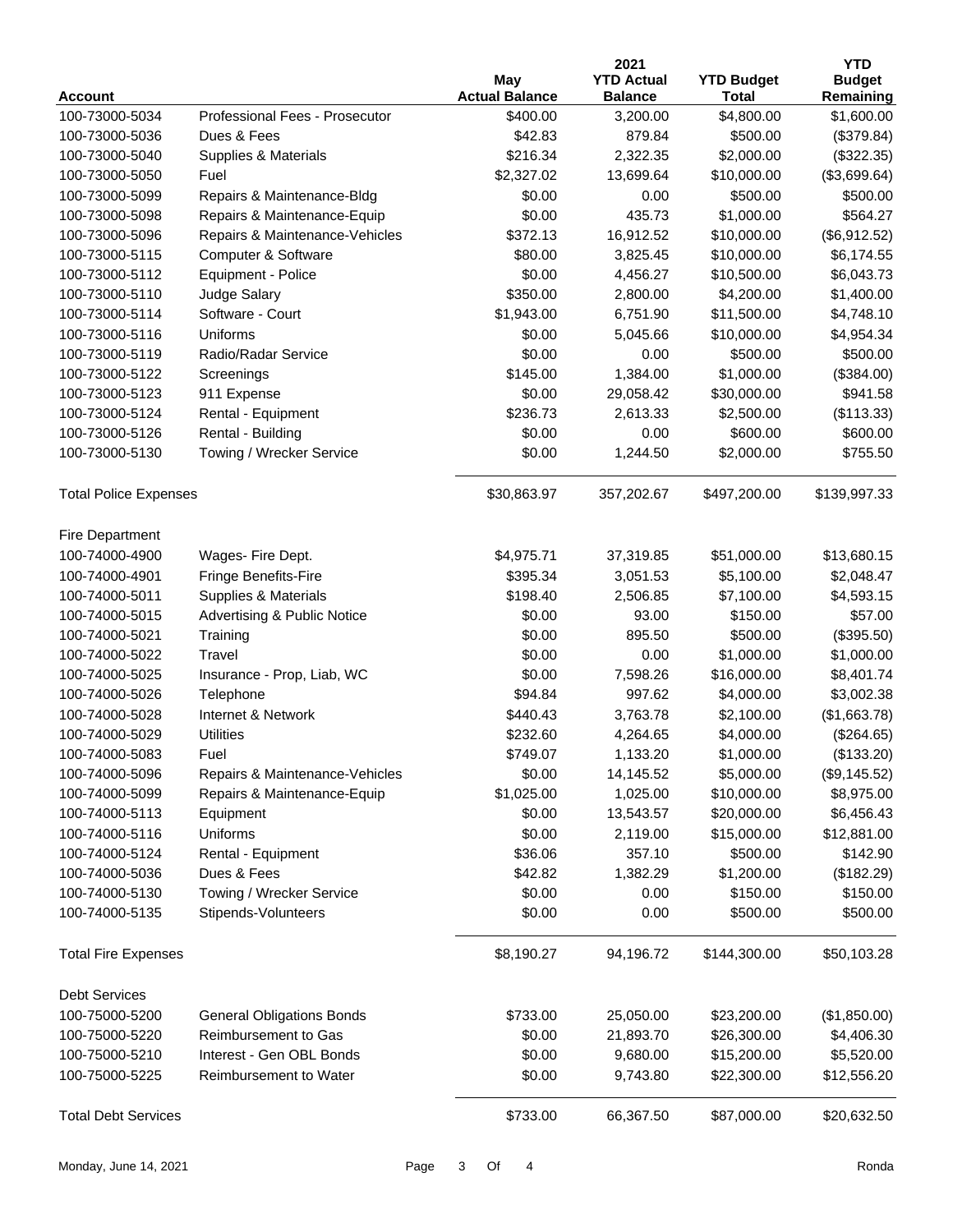| <b>Account</b>            | Mav<br><b>Actual Balance</b> | 2021<br><b>YTD Actual</b><br><b>Balance</b> | <b>YTD Budget</b><br>Total | <b>YTD</b><br><b>Budget</b><br>Remaining |
|---------------------------|------------------------------|---------------------------------------------|----------------------------|------------------------------------------|
| <b>Total All Expenses</b> | \$49,066.18                  | 640.581.90                                  | \$939,000.00               | \$298,418.10                             |
| Net Income/Loss           | \$3,598.29                   | 102.513.68                                  | (\$35,000.00)              | (\$137,513.68)                           |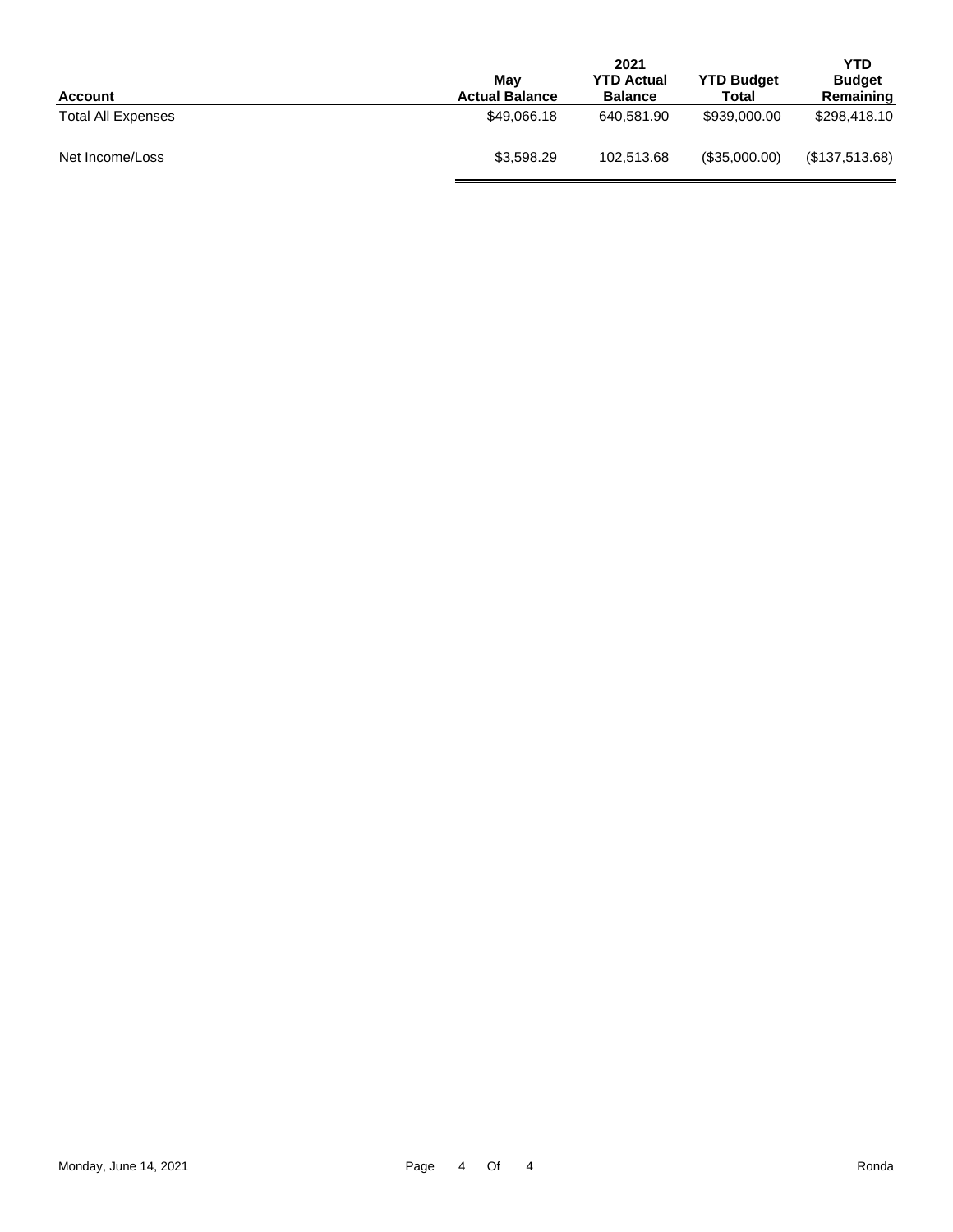Year:<br>Period: Period Begin: Period End: Budget Amounts: 2021 May 05/01/21  $05/31/21$ Original

### Water Fund Income Statement Town of Mason TN

|                       |                                        | May<br><b>Actual Balance</b> | 2021<br><b>YTD Actual</b> | <b>YTD Budget</b><br>Total | <b>YTD</b><br><b>Budget</b> |
|-----------------------|----------------------------------------|------------------------------|---------------------------|----------------------------|-----------------------------|
| Account               |                                        |                              | <b>Balance</b>            |                            | Remaining                   |
|                       |                                        |                              |                           |                            |                             |
| Revenues              |                                        |                              |                           |                            |                             |
| 410-43000-2100        | Water & Sewer Revenue                  | \$51,095.54                  | 868,038.22                | \$600,000.00               | (\$268,038.22)              |
| 410-43000-3010        | Tap / Connection Fees                  | \$1,200.00                   | 9,700.00                  | \$45,000.00                | \$35,300.00                 |
| 410-43000-3005        | <b>Reconnect Fees</b>                  | \$2,850.00                   | 18,750.00                 | \$31,000.00                | \$12,250.00                 |
| 410-43000-3000        | Penalties & Foreitures                 | \$1,049.38                   | 12,119.73                 | \$20,000.00                | \$7,880.27                  |
| 410-75000-1125        | Other Income                           | \$3,234.92                   | 4,936.42                  | \$7,500.00                 | \$2,563.58                  |
| 410-43000-1140        | Interest Income                        | \$76.70                      | 512.80                    | \$300.00                   | (\$212.80)                  |
| 410-43000-0245        | <b>Reimbursement From General</b>      | \$0.00                       | 9,743.80                  | \$212,000.00               | \$202,256.20                |
| 300-04300-2100        | <b>Grant Revenue</b>                   | \$0.00                       | 79,511.58                 | \$1,188,500.00             | \$1,108,988.42              |
| <b>Total Revenues</b> |                                        | \$59,506.54                  | 1,003,312.55              | \$2,104,300.00             | \$1,100,987.45              |
| Expenses              |                                        |                              |                           |                            |                             |
| 410-75000-5000        | Wages - Water                          | \$12,408.16                  | 100,337.80                | \$175,500.00               | \$75,162.20                 |
| 410-75000-5002        | <b>Wages-Office Assistants</b>         | \$3,898.85                   | 42,851.03                 | \$48,300.00                | \$5,448.97                  |
| 410-75000-5005        | Wages - Overtime                       | \$169.65                     | 1,896.62                  | \$6,000.00                 | \$4,103.38                  |
| 410-75000-5006        | Wages - Holidays                       | \$0.00                       | 2,378.80                  | \$8,100.00                 | \$5,721.20                  |
| 410-75000-5008        | <b>Fringe Benefits</b>                 | \$2,476.58                   | 21,879.60                 | \$39,400.00                | \$17,520.40                 |
| 410-75000-5011        | <b>Planning Assistant</b>              | \$0.00                       | 1,416.68                  | \$1,400.00                 | (\$16.68)                   |
| 410-75000-5015        | <b>Advertising &amp; Public Notice</b> | \$0.00                       | 1,709.92                  | \$1,500.00                 | (\$209.92)                  |
| 410-75000-5100        | <b>Other Charges</b>                   | \$0.00                       | 143.82                    | \$4,000.00                 | \$3,856.18                  |
| 410-75000-5021        | Training                               | \$0.00                       | 0.00                      | \$2,500.00                 | \$2,500.00                  |
| 410-75000-5022        | Travel                                 | \$0.00                       | 0.00                      | \$1,500.00                 | \$1,500.00                  |
| 410-75000-5023        | Postage & Freight                      | \$1,048.50                   | 5,172.73                  | \$4,000.00                 | (\$1,172.73)                |
| 410-75000-5025        | Insurance - Prop, Liab, WC             | \$0.00                       | 34,524.82                 | \$35,000.00                | \$475.18                    |
| 410-75000-5026        | Telephone                              | \$478.32                     | 5,028.76                  | \$7,000.00                 | \$1,971.24                  |
| 410-75000-5028        | Internet & Network                     | \$375.62                     | 4,139.10                  | \$4,500.00                 | \$360.90                    |
| 410-75000-5029        | <b>Utilities</b>                       | \$8,545.68                   | 112,240.18                | \$100,000.00               | (\$12,240.18)               |
| 410-75000-5030        | Professional Fees - Audit              | \$0.00                       | 8,689.67                  | \$17,000.00                | \$8,310.33                  |
| 410-75000-5031        | Professional Fees - Accounting         | \$666.67                     | 7,333.37                  | \$9,000.00                 | \$1,666.63                  |
| 410-75000-5032        | Professional Fees - Legal              | \$0.00                       | 472.92                    | \$5,000.00                 | \$4,527.08                  |
| 410-75000-5033        | Professional Fees - Other              | \$1,666.67                   | 19,983.37                 | \$21,000.00                | \$1,016.63                  |
| 410-75000-5036        | Dues & Fees                            | \$96.50                      | 8,472.62                  | \$5,000.00                 | (\$3,472.62)                |
| 410-75000-5049        | Computer & Software                    | \$80.00                      | 991.61                    | \$2,500.00                 | \$1,508.39                  |
| 410-75000-5050        | Fuel                                   | \$762.15                     | 5,288.30                  | \$8,000.00                 | \$2,711.70                  |
| 410-75000-5055        | Equipment                              | \$1,693.00                   | 8,284.46                  | \$55,000.00                | \$46,715.54                 |
| 410-75000-5096        | Repairs & Maintenance-Vehicles         | \$68.49                      | 2,162.52                  | \$8,000.00                 | \$5,837.48                  |
| 410-75000-5098        | Repairs & Maintenance-Equip            | \$2,506.80                   | 22,594.20                 | \$18,000.00                | (\$4,594.20)                |
| 410-75000-5099        | Repairs & Maintenance-Bldg             | \$650.00                     | 650.00                    | \$2,500.00                 | \$1,850.00                  |
|                       |                                        |                              |                           |                            |                             |
| 410-75000-5116        | Uniforms                               | \$364.08                     | 4,585.36                  | \$5,000.00                 | \$414.64                    |
| 410-75000-5124        | Rental - Equipment                     | \$157.82                     | 4,925.97                  | \$1,800.00                 | (\$3,125.97)                |
| 410-75000-5210        | Interest on Bonds                      | \$418.77                     | 4,216.34                  | \$10,000.00                | \$5,783.66                  |
| 410-75000-5810        | Chemicals                              | \$370.90                     | 9,767.31                  | \$12,000.00                | \$2,232.69                  |
| 410-75000-5122        | Screenings                             | \$149.00                     | 1,977.00                  | \$1,500.00                 | (\$477.00)                  |
| 410-75000-5815        | Lab Expense                            | \$616.00                     | 7,416.00                  | \$6,500.00                 | (\$916.00)                  |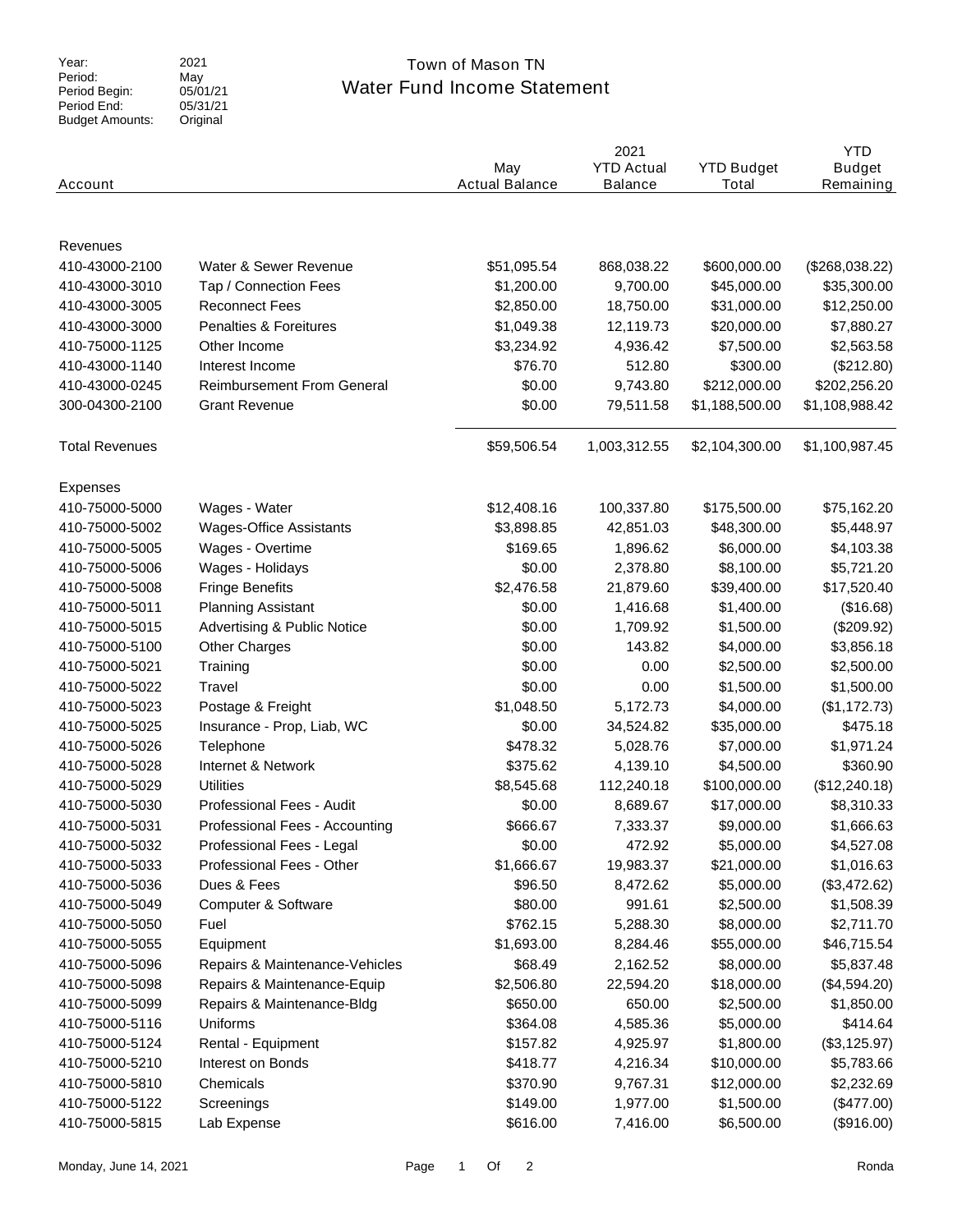|                                 |                                    |                       | 2021              |                   | <b>YTD</b>     |
|---------------------------------|------------------------------------|-----------------------|-------------------|-------------------|----------------|
|                                 |                                    | May                   | <b>YTD Actual</b> | <b>YTD Budget</b> | <b>Budget</b>  |
| Account                         |                                    | <b>Actual Balance</b> | <b>Balance</b>    | Total             | Remaining      |
| 410-11200-0204                  | Bond Issuance                      | \$0.00                | 1,200.00          | \$1,000.00        | (\$200.00)     |
| 410-75000-5825                  | <b>Water Tank Maintenance</b>      | \$2,463.73            | 26,856.87         | \$30,000.00       | \$3,143.13     |
| 410-75000-5835                  | <b>Water Engineering Fees</b>      | \$0.00                | 7,620.74          | \$10,000.00       | \$2,379.26     |
| 410-75000-5850                  | Supplies & Materials               | \$2,117.87            | 16,881.22         | \$30,000.00       | \$13,118.78    |
| 410-75000-5024                  | <b>Community Outreach</b>          | \$0.00                | 0.00              | \$500.00          | \$500.00       |
| 410-75000-8500                  | <b>Depreciation Expense</b>        | \$0.00                | 0.00              | \$96,000.00       | \$96,000.00    |
| 300-35000-3560                  | <b>Grant Construction Expenses</b> | \$0.00                | 86,821.58         | \$594,250.00      | \$507,428.42   |
| 300-35000-3550                  | <b>Grant Engineering Expenses</b>  | \$0.00                | 2,350.00          | \$594,250.00      | \$591,900.00   |
| Total                           |                                    | \$44,249.81           | 593,261.29        | \$1,982,500.00    | \$1,389,238.71 |
| Sewer Expenditures              |                                    |                       |                   |                   |                |
| 410-79000-6000                  | Septic Services                    | \$0.00                | 2,298.00          | \$1,000.00        | (\$1,298.00)   |
| 410-79000-6005                  | Sewer Maintenance & Repair         | \$0.00                | 1,862.50          | \$6,000.00        | \$4,137.50     |
| <b>Total Sewer Expenditures</b> |                                    | \$0.00                | 4,160.50          | \$7,000.00        | \$2,839.50     |
| 410-43000-4110                  | <b>Reimbursement to Gas</b>        | \$0.00                | 24,259.30         | \$29,700.00       | \$5,440.70     |
| 410-75000-5201                  | <b>USDA Loan</b>                   | \$0.00                | 0.00              | \$18,700.00       | \$18,700.00    |
| 410-75000-5202                  | Clean Water Loan                   | \$0.00                | 0.00              | \$18,300.00       | \$18,300.00    |
| 410-75000-5215                  | TN Municipal Bond Fund             | \$0.00                | 0.00              | \$26,500.00       | \$26,500.00    |
| <b>Total Liability</b>          |                                    | \$0.00                | 24,259.30         | \$56,600.00       | \$32,340.70    |
| <b>Total Expenses</b>           |                                    | \$44,249.81           | 621,681.09        | \$2,046,100.00    | \$1,424,418.91 |
| Net Income/Loss                 |                                    | \$15,256.73           | 381,631.46        | \$58,200.00       | (\$323,431.46) |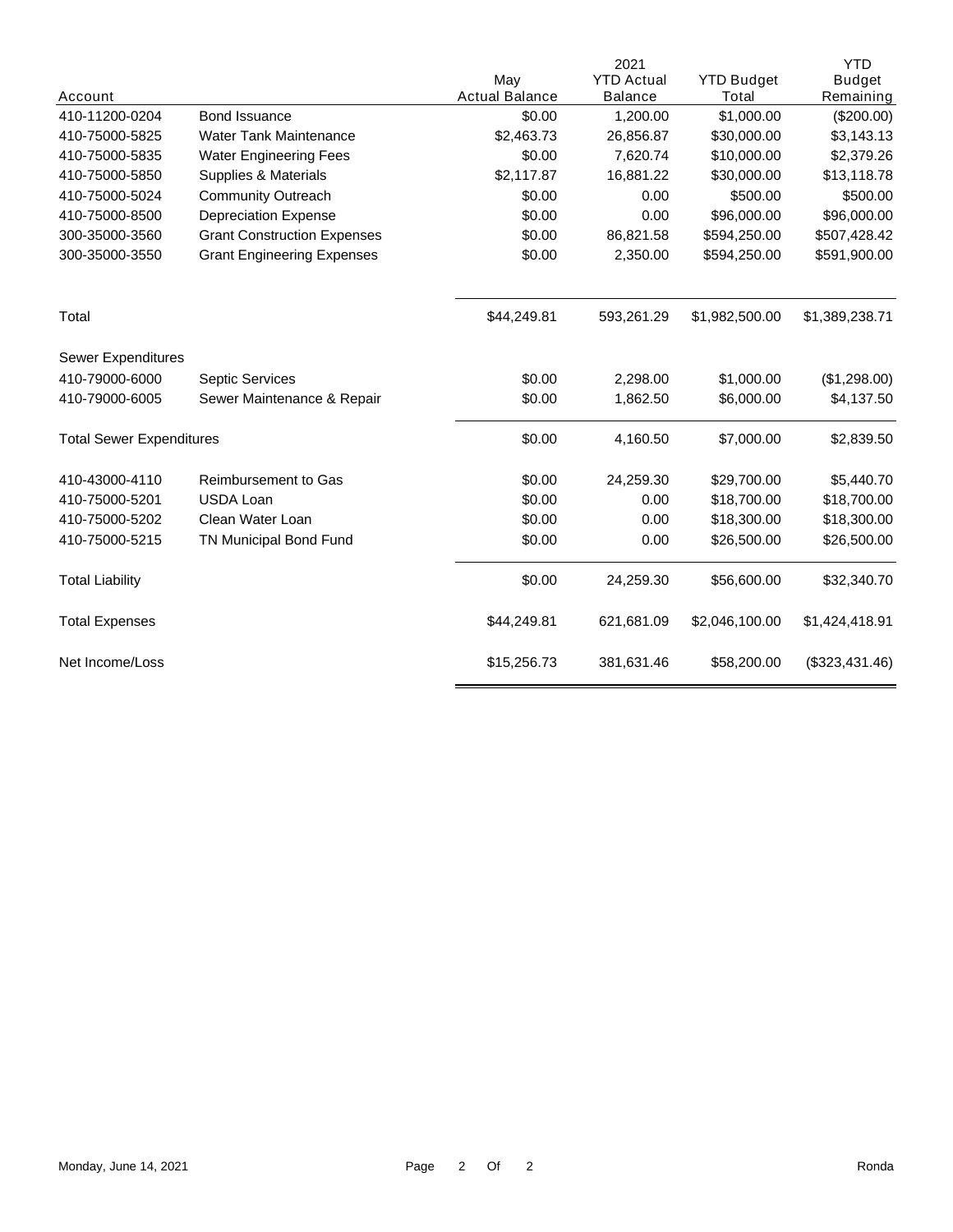Period: Period Begin: Period End: Budget Amounts: 2021 May 05/01/21  $05/31/21$ Original

## Gas Fund Income Statement Year: 2021 2021 Town of Mason TN

| Account               |                                        |      | May<br><b>Actual Balance</b> | 2021<br><b>YTD Actual</b><br><b>Balance</b> | <b>YTD Budget</b><br>Total | <b>YTD</b><br><b>Budget</b><br>Remaining |
|-----------------------|----------------------------------------|------|------------------------------|---------------------------------------------|----------------------------|------------------------------------------|
| Revenue               |                                        |      |                              |                                             |                            |                                          |
| 415-43000-4500        | <b>Gas Sales Revenue</b>               |      | \$33,451.17                  | 508,874.22                                  | \$560,000.00               | \$51,125.78                              |
| 415-43000-3005        | <b>Reconnection Fees</b>               |      | \$0.00                       | 0.00                                        | \$2,000.00                 | \$2,000.00                               |
| 415-43000-3010        | Gas Taps and Connections               |      | \$1,000.00                   | 8,444.00                                    | \$10,000.00                | \$1,556.00                               |
| 415-43000-3000        | <b>Penalties</b>                       |      | \$421.89                     | 5,833.25                                    | \$7,000.00                 | \$1,166.75                               |
| 415-43000-1140        | Interest Income                        |      | \$24.22                      | 374.54                                      | \$500.00                   | \$125.46                                 |
| 415-43000-4100        | <b>Reimbursement from General</b>      |      | \$0.00                       | 20,678.71                                   | \$30,000.00                | \$9,321.29                               |
| 415-43000-4110        | Reimbursement from Water               |      | \$0.00                       | 24,259.30                                   | \$29,100.00                | \$4,840.70                               |
| <b>Total Revenue</b>  |                                        |      | \$34,897.28                  | 568,464.02                                  | \$638,600.00               | \$70,135.98                              |
| <b>Expenses</b>       |                                        |      |                              |                                             |                            |                                          |
| 415-76000-5000        | Wages - Gas                            |      | \$4,691.78                   | 54,142.59                                   | \$82,900.00                | \$28,757.41                              |
| 415-76000-5002        | <b>Wages-Office Assistants</b>         |      | \$3,898.72                   | 43,456.69                                   | \$46,300.00                | \$2,843.31                               |
| 415-76000-5005        | Wages - Overtime                       |      | \$0.00                       | 22.32                                       | \$3,000.00                 | \$2,977.68                               |
| 415-76000-5006        | Wages - Holidays                       |      | \$0.00                       | 439.12                                      | \$4,000.00                 | \$3,560.88                               |
| 415-76000-5008        | <b>Fringe Benefits</b>                 |      | \$1,389.14                   | 17,665.70                                   | \$27,900.00                | \$10,234.30                              |
| 415-76000-5011        | <b>Planning Assistant</b>              |      | \$0.00                       | 1,416.68                                    | \$1,500.00                 | \$83.32                                  |
| 415-76000-5015        | <b>Advertising &amp; Public Notice</b> |      | \$0.00                       | 128.93                                      | \$500.00                   | \$371.07                                 |
| 415-76000-5021        | Training                               |      | \$0.00                       | 0.00                                        | \$500.00                   | \$500.00                                 |
| 415-76000-5022        | Travel                                 |      | \$0.00                       | 0.00                                        | \$500.00                   | \$500.00                                 |
| 415-76000-5023        | Postage & Freight                      |      | \$993.97                     | 4,825.27                                    | \$4,500.00                 | (\$325.27)                               |
| 415-76000-5025        | Insurance - Prop, Liab, WC             |      | \$0.00                       | 6,574.36                                    | \$6,000.00                 | (\$574.36)                               |
| 415-76000-5026        | Telephone                              |      | \$164.41                     | 1,608.60                                    | \$3,000.00                 | \$1,391.40                               |
| 415-76000-5028        | Internet & Network                     |      | \$62.27                      | 677.56                                      | \$1,000.00                 | \$322.44                                 |
| 415-76000-5029        | <b>Utilities</b>                       |      | \$26.12                      | 542.58                                      | \$20,000.00                | \$19,457.42                              |
| 415-76000-5030        | Professional Fees - Audit              |      | \$0.00                       | 8,690.66                                    | \$17,000.00                | \$8,309.34                               |
| 415-76000-5031        | Professional Fees - Accounting         |      | \$666.67                     | 7,333.37                                    | \$9,000.00                 | \$1,666.63                               |
| 415-76000-5032        | Professional Fees - Legal              |      | \$0.00                       | 472.91                                      | \$4,000.00                 | \$3,527.09                               |
| 415-76000-5033        | Professional Fees - Other              |      | \$4,116.66                   | 11,463.21                                   | \$15,000.00                | \$3,536.79                               |
| 415-76000-5036        | Dues & Fees                            |      | \$221.50                     | 3,407.95                                    | \$3,000.00                 | (\$407.95)                               |
| 415-76000-5049        | Computer & Software                    |      | \$80.00                      | 991.61                                      | \$2,000.00                 | \$1,008.39                               |
| 415-76000-5050        | Fuel                                   |      | \$762.13                     | 6,476.47                                    | \$8,000.00                 | \$1,523.53                               |
| 415-76000-5055        | Equipment                              |      | \$0.00                       | 5,244.97                                    | \$75,000.00                | \$69,755.03                              |
| 415-76000-5096        | Repairs & Maintenance-Vehicles         |      | \$98.38                      | 2,700.56                                    | \$3,000.00                 | \$299.44                                 |
| 415-76000-5098        | Repairs & Maintenance-Equip            |      | \$798.80                     | 3,051.68                                    | \$2,000.00                 | (\$1,051.68)                             |
| 415-76000-5099        | Repairs & Maintenance-Bldg             |      | \$0.00                       | 1,148.00                                    | \$500.00                   | (\$648.00)                               |
| 415-76000-5116        | <b>Uniforms</b>                        |      | \$242.72                     | 4,383.15                                    | \$5,500.00                 | \$1,116.85                               |
| 415-76000-5122        | Screenings                             |      | \$0.00                       | 149.00                                      | \$1,000.00                 | \$851.00                                 |
| 415-76000-5124        | Rental - Equipment                     |      | \$157.81                     | 1,826.88                                    | \$1,000.00                 | (\$826.88)                               |
| 415-76000-5210        | Interest on Bonds                      |      | \$418.76                     | 4,216.31                                    | \$9,000.00                 | \$4,783.69                               |
| 415-76000-5215        | TN Municipal Bond Fund                 |      | \$0.00                       | 0.00                                        | \$30,000.00                | \$30,000.00                              |
| 415-76000-5700        | <b>Natural Gas Purchases</b>           |      | \$5,517.42                   | 93,609.07                                   | \$125,000.00               | \$31,390.93                              |
| 415-76000-5710        | Natural Gas TransCharge                |      | \$1,388.93                   | 25,523.38                                   | \$27,000.00                | \$1,476.62                               |
| 415-76000-5715        | Natural Gas Fuel Transport             |      | \$38.90                      | 1,285.92                                    | \$1,500.00                 | \$214.08                                 |
| 415-76000-5850        | Supplies & Materials                   |      | \$883.82                     | 14,490.74                                   | \$35,000.00                | \$20,509.26                              |
| 415-76000-8500        | <b>Depreciation Expense</b>            |      | \$0.00                       | 0.00                                        | \$18,000.00                | \$18,000.00                              |
| 415-76000-5100        | <b>Other Charges</b>                   |      | \$0.00                       | 17.00                                       | \$100.00                   | \$83.00                                  |
| Monday, June 14, 2021 |                                        | Page | 1<br>Of<br>2                 |                                             |                            | Ronda                                    |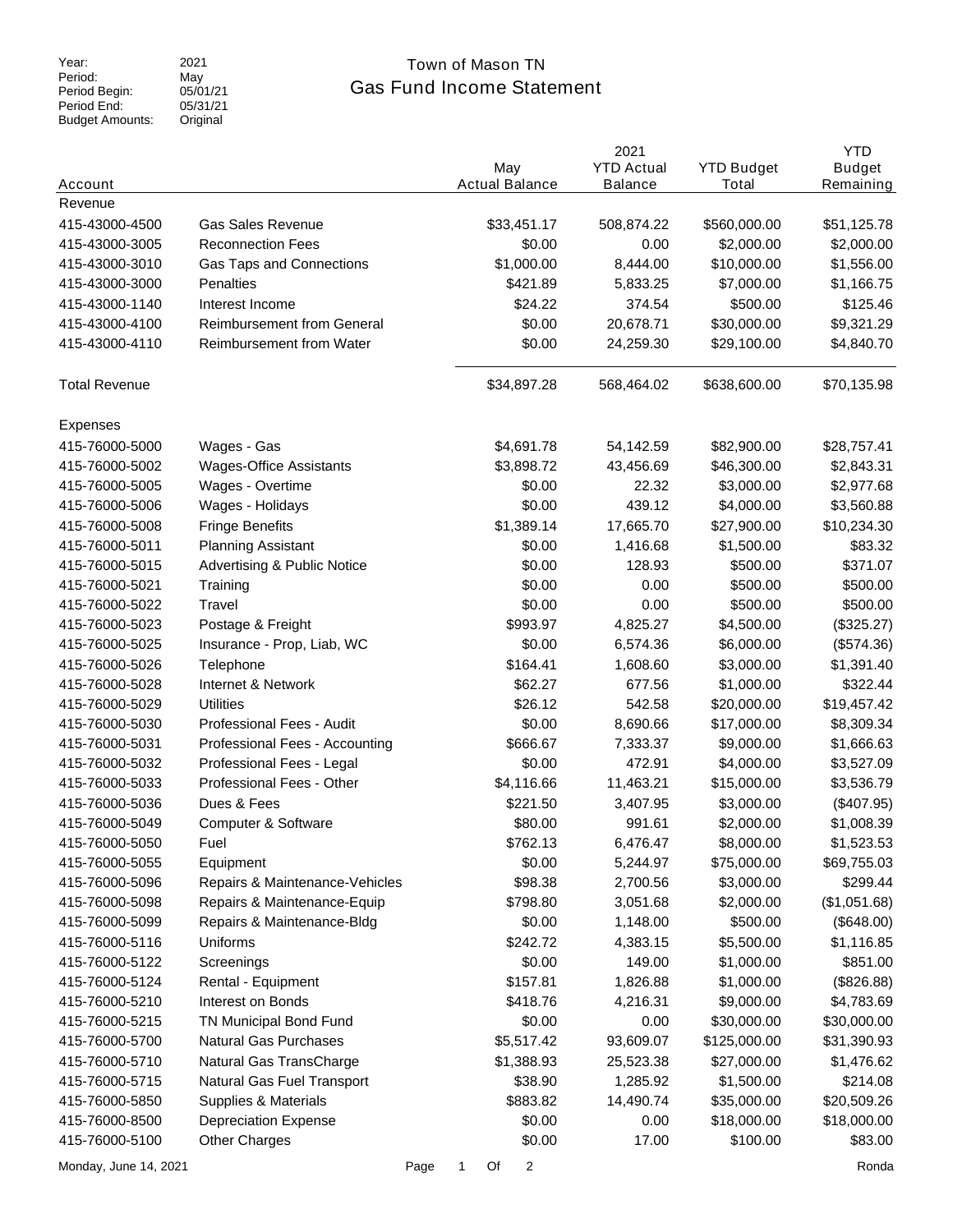| Account               | Mav<br><b>Actual Balance</b> | 2021<br><b>YTD Actual</b><br><b>Balance</b> | <b>YTD Budget</b><br>Total | YTD<br><b>Budget</b><br>Remaining |
|-----------------------|------------------------------|---------------------------------------------|----------------------------|-----------------------------------|
| <b>Total Expenses</b> | \$26,618.91                  | 327.983.24                                  | \$593,200.00               | \$265,216.76                      |
| Net Income/Loss       | \$8,278.37                   | 240,480.78                                  | \$45,400.00                | (\$195,080.78)                    |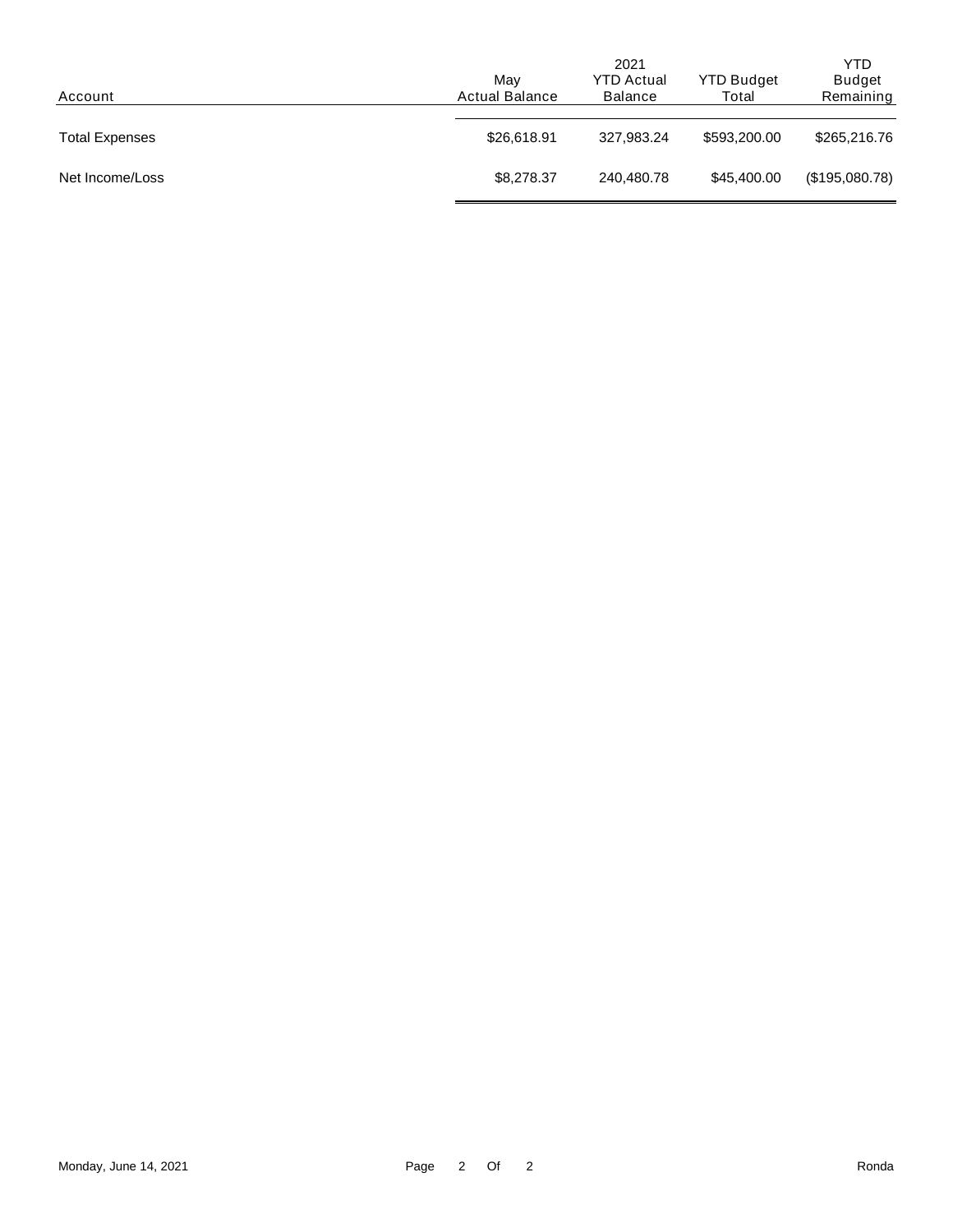Year:<br>Period: Period Begin: Period End: Budget Amounts: 2021 May 05/01/21 05/31/21 Original

### Drug Income Statement Town of Mason TN

| Account                    |                              | May<br><b>Actual Balance</b> | 2021<br><b>YTD Actual</b><br><b>Balance</b> | <b>YTD Budget</b><br>Total | <b>YTD</b><br><b>Budget</b><br>Remaining |
|----------------------------|------------------------------|------------------------------|---------------------------------------------|----------------------------|------------------------------------------|
| Revenues<br>420-43000-1105 | Fines & Forfeitures          |                              |                                             |                            |                                          |
| 420-43000-1110             | Storage Income               | \$6,645.00<br>\$0.00         | 6,645.00<br>100.00                          | \$5,000.00<br>\$985.00     | (\$1,645.00)<br>\$885.00                 |
| 420-43000-1115             | Interest Income              | \$1.42                       | 14.28                                       | \$15.00                    | \$0.72                                   |
| <b>Total Revenues</b>      |                              | \$6,646.42                   | 6,759.28                                    | \$6,000.00                 | (\$759.28)                               |
| Expenses                   |                              |                              |                                             |                            |                                          |
| 420-78000-5019             | Supplies & Materials         | \$0.00                       | 0.00                                        | \$200.00                   | \$200.00                                 |
| 420-78000-5130             | Towing / Wrecker Service     | \$0.00                       | 0.00                                        | \$3,000.00                 | \$3,000.00                               |
| 420-78000-5500             | <b>Undercover Operations</b> | \$0.00                       | 0.00                                        | \$300.00                   | \$300.00                                 |
| 420-78000-5054             | Capital Outlay Loan - Drug   | \$0.00                       | 0.00                                        | \$1,000.00                 | \$1,000.00                               |
| <b>Total Expenses</b>      |                              | \$0.00                       | 0.00                                        | \$4,500.00                 | \$4,500.00                               |
| Net Income/Loss            |                              | \$6,646.42                   | 6,759.28                                    | \$1,500.00                 | (\$5,259.28)                             |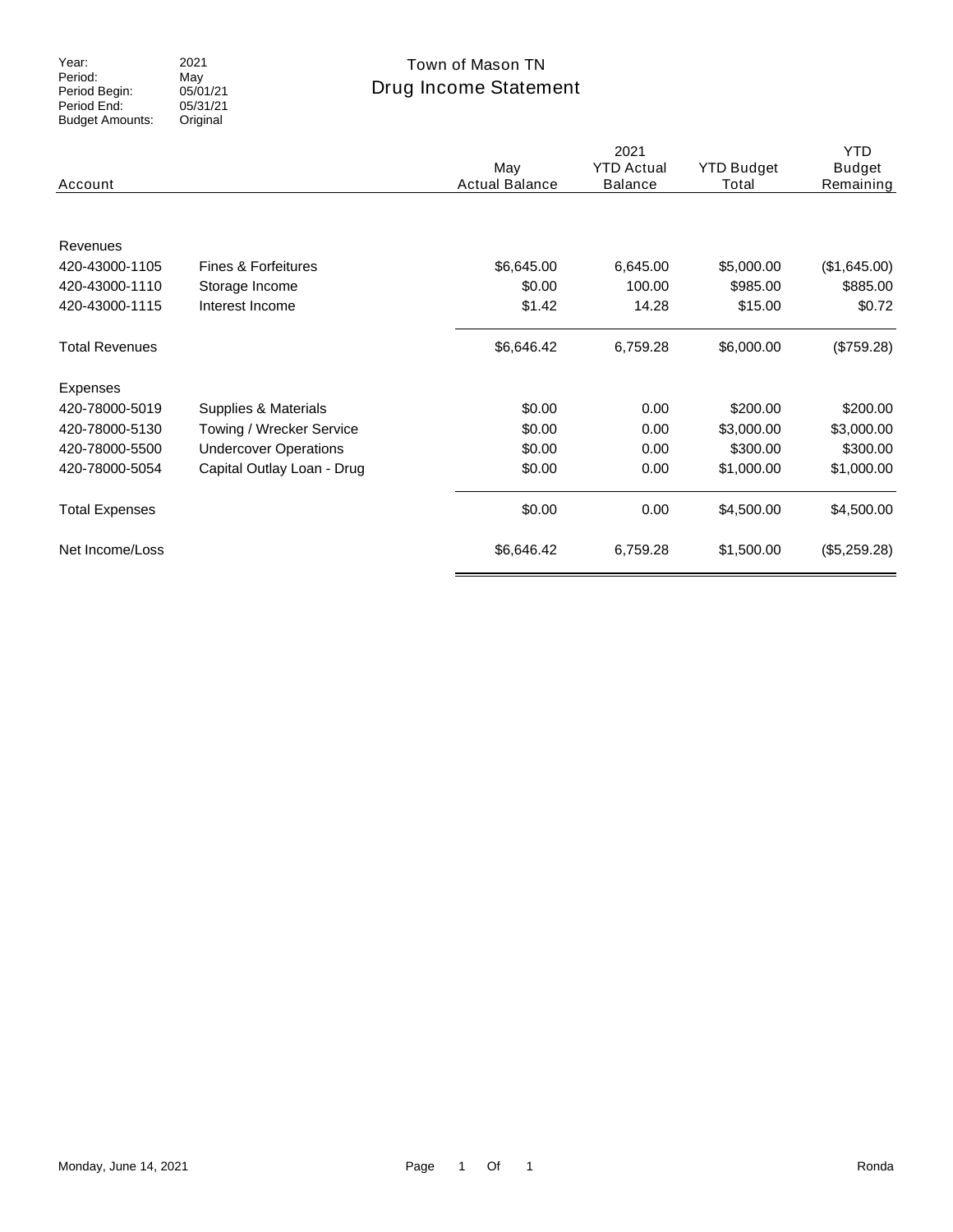Period: Period Begin: Period End: Budget Amounts: 2021 May 05/01/21 05/31/21 Original

### Street Income Statement Year: 2021 2021 Town of Mason TN

| Account                                      |                                                | May<br><b>Actual Balance</b> | 2021<br><b>YTD Actual</b><br><b>Balance</b> | <b>YTD Budget</b><br>Total | <b>YTD</b><br><b>Budget</b><br>Remaining |
|----------------------------------------------|------------------------------------------------|------------------------------|---------------------------------------------|----------------------------|------------------------------------------|
| Revenues<br>430-42000-1080<br>430-43000-1115 | Gas & Petroleum Tax Revenue<br>Interest Income | \$5,049.65<br>\$7.78         | 54,773.79<br>96.24                          | \$65,000.00<br>\$100.00    | \$10,226.21<br>\$3.76                    |
| <b>Total Revenues</b>                        |                                                | \$5,057.43                   | 54,870.03                                   | \$65,100.00                | \$10,229.97                              |
| Expenses                                     |                                                |                              |                                             |                            |                                          |
| 430-77000-5029                               | <b>Utilities</b>                               | \$2,266.75                   | 25,210.70                                   | \$30,000.00                | \$4,789.30                               |
| 430-77000-5615                               | <b>Street Signs</b>                            | \$0.00                       | 0.00                                        | \$300.00                   | \$300.00                                 |
| 430-77000-5096                               | Repairs & Maintenance                          | \$1,612.74                   | 2,517.69                                    | \$17,000.00                | \$14,482.31                              |
| 430-77000-5620                               | <b>Street Patching</b>                         | \$0.00                       | 22,818.74                                   | \$15,000.00                | (\$7,818.74)                             |
| 430-77000-5023                               | Postage & Freight                              | \$60.00                      | 165.55                                      | \$200.00                   | \$34.45                                  |
| <b>Total Expenses</b>                        |                                                | \$3,939.49                   | 50,712.68                                   | \$62,500.00                | \$11,787.32                              |
| Net Income/Loss                              |                                                | \$1,117.94                   | 4,157.35                                    | \$2,600.00                 | (\$1,557.35)                             |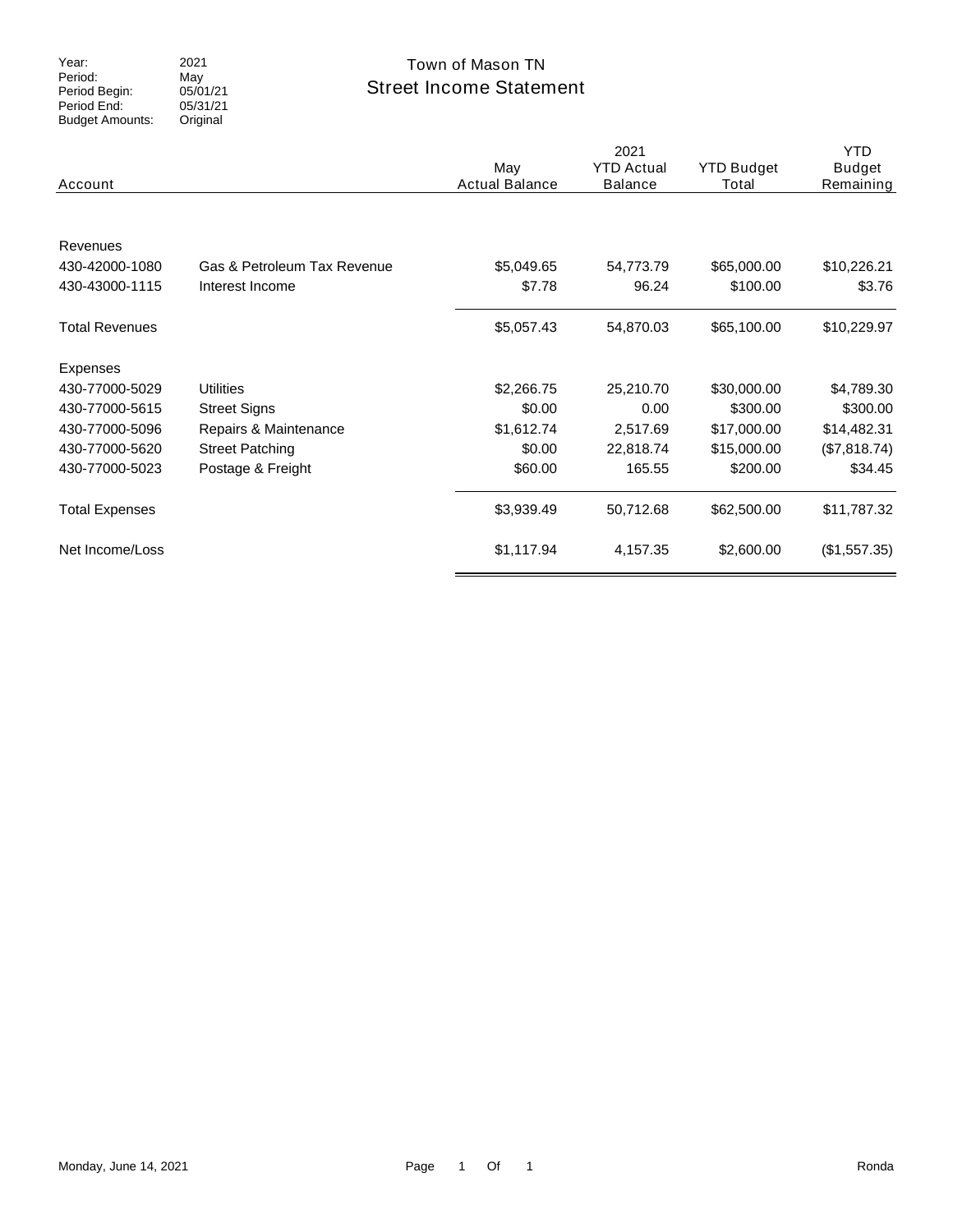Period: Period Begin: Period End: Budget Amounts: 2021 May 05/01/21  $05/31/21$ Original

### Sanitation Income Statement Year: 2021 2021 Town of Mason TN

| Account                    |                            | May<br><b>Actual Balance</b> | 2021<br><b>YTD Actual</b><br><b>Balance</b> | <b>YTD Budget</b><br>Total | YTD.<br><b>Budget</b><br>Remaining |
|----------------------------|----------------------------|------------------------------|---------------------------------------------|----------------------------|------------------------------------|
| Revenue<br>100-43000-1155  | Sanitation Income          | \$6,446.01                   | 65,009.82                                   | \$90,000.00                | \$24,990.18                        |
| <b>Total Revenue</b>       |                            | \$6,446.01                   | 65,009.82                                   | \$90,000.00                | \$24,990.18                        |
| Expenses<br>100-71000-4054 | <b>Sanitation Expenses</b> | \$5,622.58                   | 52,602.94                                   | \$55,000.00                | \$2,397.06                         |
| <b>Total Expenses</b>      |                            | \$5,622.58                   | 52,602.94                                   | \$55,000.00                | \$2,397.06                         |
| Net Income/Loss            |                            | \$823.43                     | 12,406.88                                   | \$35,000.00                | \$22,593.12                        |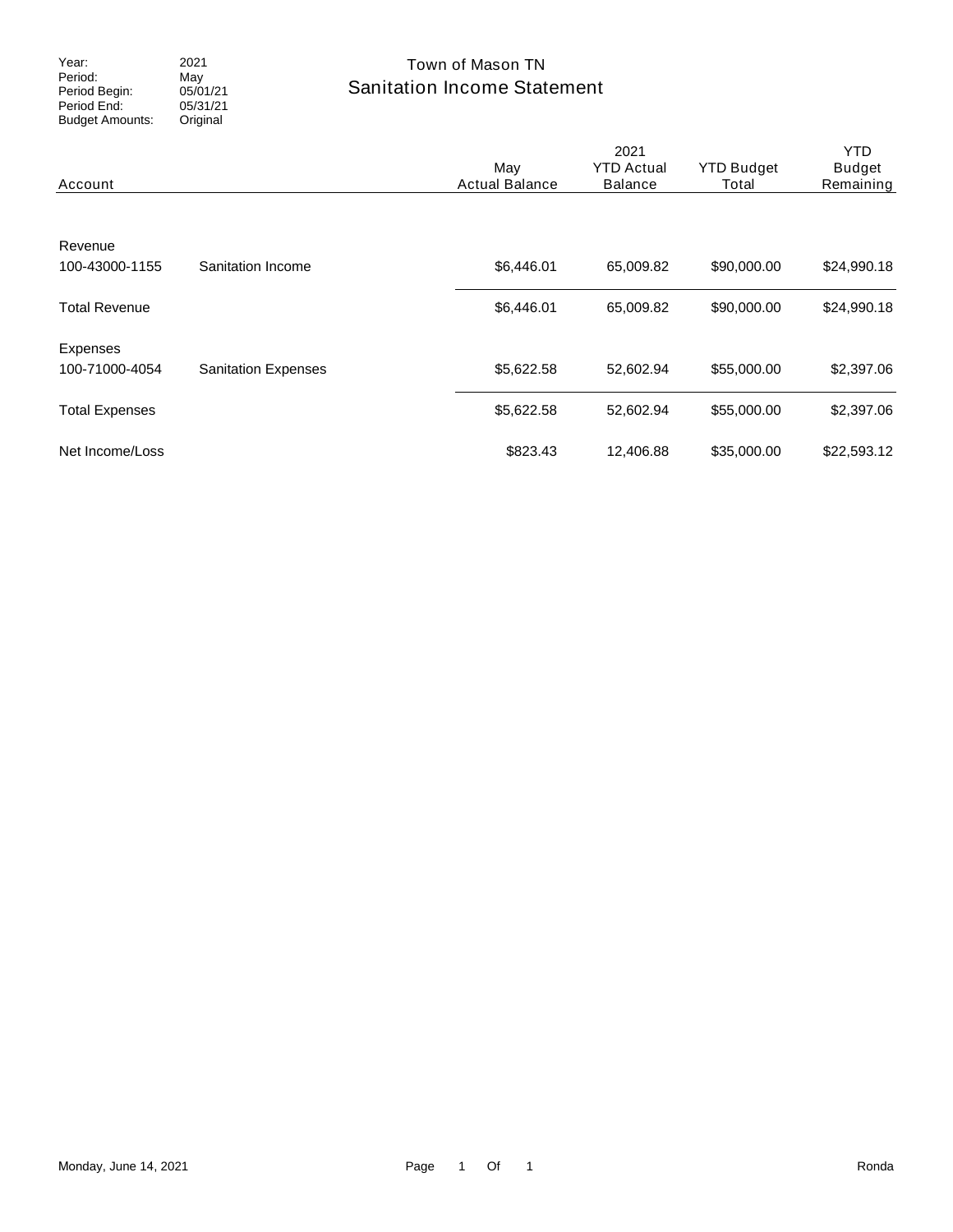### GENERAL FUND

| monthly   | <b>MONTH</b> | PREVIOUS BALANCE | <b>TOTAL DEPOSITS</b>    |
|-----------|--------------|------------------|--------------------------|
| bank      | May          | \$268,172.84     | \$57,674.57              |
|           | <b>YEAR</b>  | ENDING BALANCE   | <b>TOTAL WITHDRAWALS</b> |
| statement | 2021         | \$291,073.23     | \$34,774.18              |

# deposits

| deposit no. | date      | amount      | description                     | reconciled |
|-------------|-----------|-------------|---------------------------------|------------|
|             | 5/3/2021  | \$176.75    | <b>Citations</b>                |            |
|             | 5/5/2021  | \$2,971.88  | <b>Daily Deposits</b>           |            |
|             | 5/6/2021  | \$240.00    | <b>Daily Deposits</b>           |            |
|             | 5/7/2021  | \$1,278.27  | <b>Daily Deposits</b>           |            |
|             | 5/10/2021 | \$226.75    | <b>Daily Deposits</b>           |            |
|             | 5/12/2021 | \$253.75    | <b>Daily Deposits</b>           |            |
|             | 5/13/2021 | \$253.50    | <b>Daily Deposits</b>           |            |
|             | 5/17/2021 | \$480.99    | <b>Daily Deposits</b>           |            |
|             | 5/18/2021 | \$856.32    | <b>Daily Deposits</b>           |            |
|             | 5/19/2021 | \$303.75    | <b>Daily Deposits</b>           |            |
|             | 5/19/2021 | \$1,357.25  | <b>Daily Deposits</b>           |            |
|             | 5/21/2021 | \$438.75    | <b>Daily Deposits</b>           |            |
|             | 5/21/2021 | \$1,382.42  | <b>Daily Deposits</b>           |            |
|             | 5/24/2021 | \$725.96    | <b>Daily Deposits</b>           |            |
|             | 5/25/2021 | \$236.75    | <b>Daily Deposits</b>           |            |
|             | 5/26/2021 | \$324.21    | <b>Daily Deposits</b>           |            |
|             | 5/27/2021 | \$692.75    | <b>Daily Deposits</b>           |            |
|             | 5/28/2021 | \$274.97    | <b>Daily Deposits</b>           |            |
|             | 5/28/2021 | \$773.85    | <b>Daily Deposits</b>           |            |
|             | 5/31/2021 | \$34.32     | <b>Daily Deposits</b>           |            |
|             | 5/3/2021  | \$176.75    | <b>Citations</b>                |            |
|             | 5/6/2021  | \$353.50    | <b>Citations</b>                |            |
|             | 5/6/2021  | \$783.75    | <b>Car Sales from Gov Deals</b> |            |
|             | 5/7/2021  | \$176.75    | <b>Citations</b>                |            |
|             | 5/14/2021 | \$2,247.70  | <b>Car Sales from Gov Deals</b> |            |
|             | 5/17/2021 | \$1,045.50  | <b>Citations</b>                |            |
|             | 5/19/2021 | \$430.25    | <b>Citations</b>                |            |
|             | 5/20/2021 | \$480.25    | <b>Citations</b>                |            |
|             | 5/20/2021 | \$23,474.91 | <b>State Sales Taxes</b>        |            |
|             | 5/21/2021 | \$546.25    | <b>Citations</b>                |            |
|             | 5/21/2021 | \$1,037.25  | <b>Citations</b>                |            |
|             | 5/24/2021 | \$126.75    | <b>Citations</b>                |            |
|             | 5/26/2021 | \$176.75    | <b>Citations</b>                |            |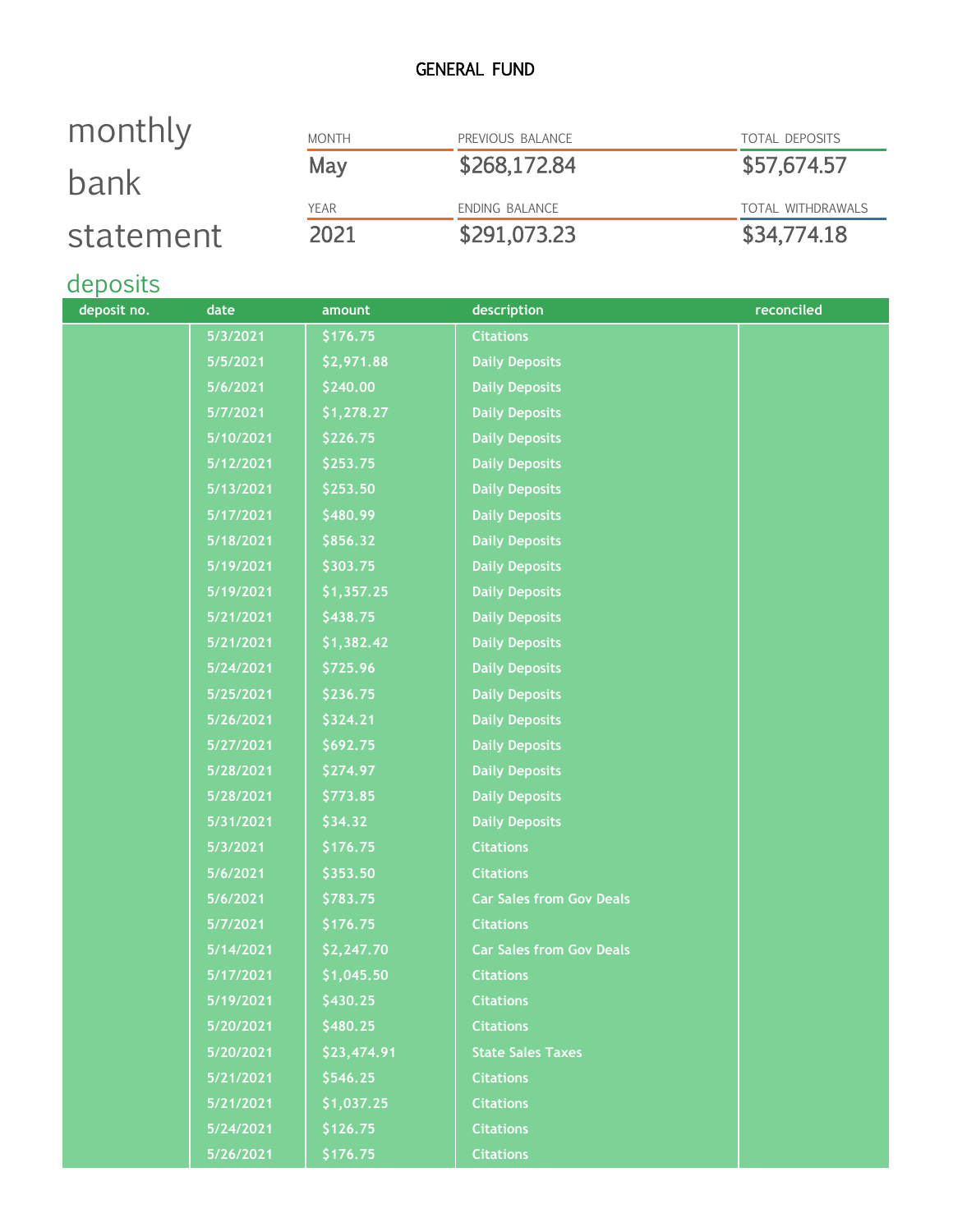|              | 5/27/2021 | 59.663.27                | <b>Local Sales Taxes</b>        |  |
|--------------|-----------|--------------------------|---------------------------------|--|
|              | 5/28/2021 | $\frac{1}{2}$ \$3,671.75 | <b>Car Sales from Gov Deals</b> |  |
| <b>NOTAL</b> |           | \$57.674.57              |                                 |  |

# withdrawals

| type              | date      | amount     | for                                           | reconciled |
|-------------------|-----------|------------|-----------------------------------------------|------------|
| <b>Check 2785</b> | 5/7/2021  | \$200.00   | <b>Tipton County Fire Chief's Association</b> |            |
| <b>Check 2786</b> | 5/5/2021  | \$895.50   | <b>Town of Gilt Edge</b>                      |            |
| <b>Check 2790</b> | 5/14/2021 | \$132.69   | Life Insurance Company Alabama                |            |
| <b>Check 2791</b> | 5/11/2021 | \$81.00    | <b>Mid-South Solutions</b>                    |            |
| <b>Check 2792</b> | 5/14/2021 | \$1,598.82 | Pro-vision, Inc.                              |            |
| <b>Check 2793</b> | 5/12/2021 | \$1,834.00 | <b>Safe Industries</b>                        |            |
| <b>Check 2794</b> | 5/19/2021 | \$210.00   | Sci Technologies, Inc.                        |            |
| <b>Check 2795</b> | 5/19/2021 | \$55.00    | <b>Speight Family Medical, LLC</b>            |            |
| <b>Check 2796</b> | 5/12/2021 | \$92.35    | <b>Tennessee Department of Revenue</b>        |            |
| <b>Check 2797</b> | 5/20/2021 | \$110.00   | The University of Tennessee                   |            |
| <b>Check 2798</b> | 5/11/2021 | \$7,264.62 | <b>Tipton County Emergency Communication</b>  |            |
| <b>Check 2799</b> | 5/10/2021 | \$944.88   | <b>Tugwell Oil Co.</b>                        |            |
| <b>Check 2800</b> | 5/11/2021 | \$142.00   | <b>Whaley's Repair &amp; Towing</b>           |            |
| <b>Check 2801</b> | 5/13/2021 | \$120.00   | <b>Behavioral Science Consulting, PLLC</b>    |            |
| <b>Check 2802</b> | 5/12/2021 | \$400.00   | Wintellisys, Inc.                             |            |
| <b>Check 2803</b> | 5/13/2021 | \$34.04    | Verizon                                       |            |
| <b>Check 2804</b> | 5/17/2021 | \$1,025.00 | <b>American Test Center</b>                   |            |
| <b>Check 2805</b> | 5/13/2021 | \$2,280.59 | <b>BancorpSouth Card Services</b>             |            |
| <b>Check 2806</b> | 5/19/2021 | \$256.22   | <b>Comcast Business</b>                       |            |
| <b>Check 2807</b> | 5/14/2021 | \$327.64   | <b>Office Depot</b>                           |            |
| <b>Check 2808</b> | 5/24/2021 | \$39.99    | Raceway Quik Lube, Inc.                       |            |
| <b>Check 2809</b> | 5/13/2021 | \$789.09   | RJ Young Co.                                  |            |
| <b>Check 2810</b> | 5/20/2021 | \$36.06    | Tennessee Medical Equipment, Inc              |            |
| <b>Check 2811</b> | 5/14/2021 | \$275.00   | TN Department of Commerce and Insurance       |            |
| <b>Check 2812</b> | 5/12/2021 | \$1,078.00 | <b>Tugwell Oil Co.</b>                        |            |
| <b>Check 2813</b> | 5/13/2021 | \$779.47   | <b>Waste Pro</b>                              |            |
| <b>Check 2820</b> | 5/27/2021 | \$97.46    | <b>Mason Gas</b>                              |            |
| <b>ACH</b>        | 5/3/2021  | \$1,969.27 | <b>TN Dept of Labor</b>                       |            |
| <b>ACH</b>        | 5/4/2021  | \$733.00   | <b>USDA</b>                                   |            |
| <b>ACH</b>        | 5/14/2021 | \$4,000.00 | <b>Town of Mason AP</b>                       |            |
| <b>ACH</b>        | 5/18/2021 | \$4,063.64 | Waste Pro                                     |            |
| <b>ACH</b>        | 5/19/2021 | \$20.00    | <b>Great West Trust</b>                       |            |
| <b>ACH</b>        | 5/19/2021 | \$20.00    | <b>Great West Trust</b>                       |            |
| <b>ACH</b>        | 5/19/2021 | \$27.50    | <b>Southwest Utilities</b>                    |            |
| <b>ACH</b>        | 5/19/2021 | \$31.34    | <b>Southwest Utilities</b>                    |            |
| <b>ACH</b>        | 5/19/2021 | \$32.00    | <b>Southwest Utilities</b>                    |            |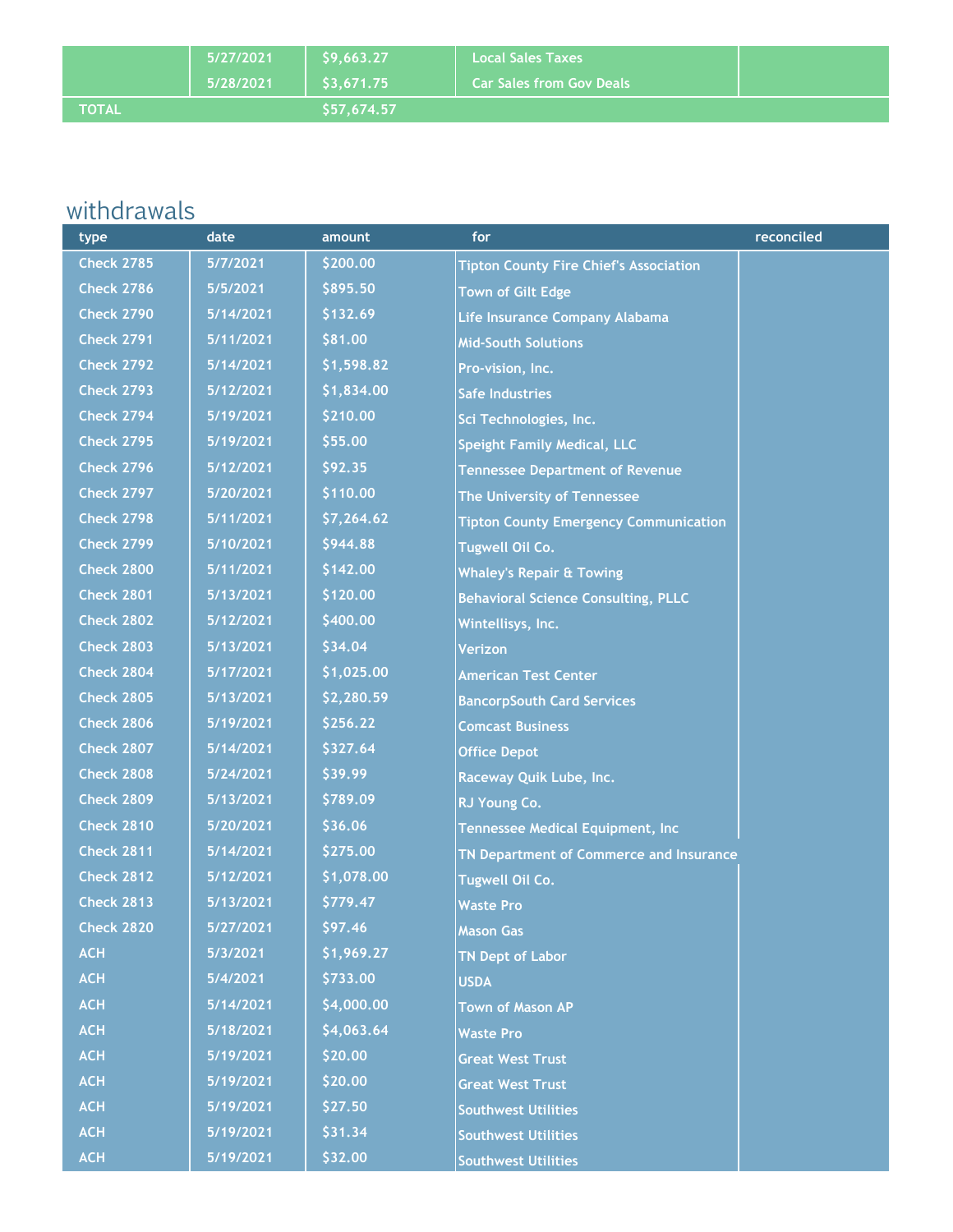| <b>ACH</b>   | 5/19/2021 | \$35.00     | Southwest Utilities          |  |
|--------------|-----------|-------------|------------------------------|--|
| <b>ACH</b>   | 5/19/2021 | \$44.77     | Southwest Utilities          |  |
| <b>ACH</b>   | 5/19/2021 | \$143.97    | <b>Southwest Utilities</b>   |  |
| <b>ACH</b>   | 5/19/2021 | \$197.41    | <b>Southwest Utilities</b>   |  |
| <b>ACH</b>   | 5/25/2021 | \$114.95    | <b>Tn State Revenue</b>      |  |
| <b>ACH</b>   | 5/25/2021 | \$431.20    | <b>Tn State Revenue</b>      |  |
| <b>ACH</b>   | 5/25/2021 | \$750.00    | <b>Town of Mason AP</b>      |  |
| <b>ACH</b>   | 5/25/2021 | \$1,056.21  | <b>Ritter Communications</b> |  |
| <b>ACH</b>   | 5/31/2021 | \$4.50      | <b>Service Charge</b>        |  |
| <b>TOTAL</b> |           | \$34,774.18 |                              |  |

### **Outstanding Checks**

| Check # | Date      | Amount     | Vendor                           |
|---------|-----------|------------|----------------------------------|
| 2814    | 5/24/2021 | \$157.00   | AAA Safe & Lock Company          |
| 2815    | 5/24/2021 | \$120.11   | <b>Comcast Business</b>          |
| 2816    | 5/24/2021 | 292.15     | <b>Comserv Wireless</b>          |
| 2817    | 5/24/2021 | \$1,797.00 | <b>Courtware Solutions</b>       |
| 2818    | 5/24/2021 | \$146.00   | Department of Safety             |
| 2819    | 5/24/2021 | \$132.69   | Life Insurance Companyof Alabama |
| 2821    | 5/24/2021 | \$204.02   | Office Depot                     |
| 2822    | 5/24/2021 | \$39.99    | Raceway Quik Lube, Inc.          |
| 2823    | 5/24/2021 | \$501.00   | The Leader                       |
| 2824    | 5/24/2021 | \$1,998.09 | Tugwell Oil Co.                  |
| 2825    | 5/24/2021 | \$779.47   | Waste Pro Memphis                |
| 2826    | 5/24/2021 | \$95.00    | William Fulliton, Ph.D.          |
| 2827    | 5/24/2021 | \$400.00   | Wintellisys, Inc.                |
| 2828    | 5/24/2021 | \$92.35    | Tennessee Department of Revenue  |
| TOTAL   |           | \$6,754.87 |                                  |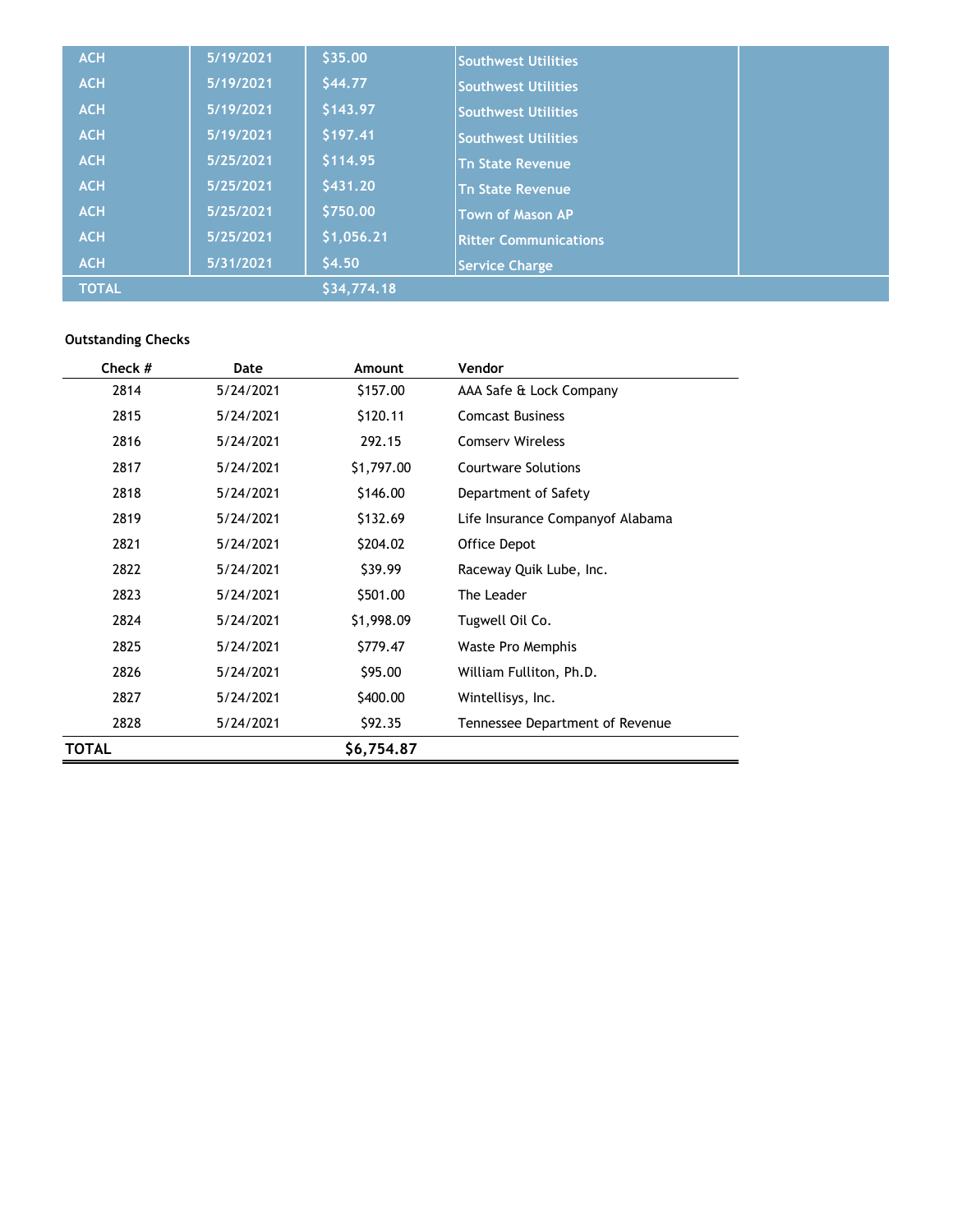### WATER FUND

### MONTH PREVIOUS BALANCE TOTAL DEPOSITS May \$600,328.53 \$100,201.09 YEAR ENDING BALANCE TOTAL WITHDRAWALS 2021 \$616,044.97 \$84,484.65 monthly bank statement

# deposits

| deposit no. | date      | amount      | description           | reconciled |
|-------------|-----------|-------------|-----------------------|------------|
|             | 5/3/2021  | \$783.55    | <b>Daily Deposits</b> |            |
|             | 5/5/2021  | \$2,933.32  | <b>Daily Deposits</b> |            |
|             | 5/6/2021  | \$887.18    | <b>Daily Deposits</b> |            |
|             | 5/7/2021  | \$565.94    | <b>Daily Deposits</b> |            |
|             | 5/10/2021 | \$664.89    | <b>Daily Deposits</b> |            |
|             | 5/10/2021 | \$2,291.54  | <b>Daily Deposits</b> |            |
|             | 5/12/2021 | \$494.31    | <b>Daily Deposits</b> |            |
|             | 5/13/2021 | \$938.00    | <b>Daily Deposits</b> |            |
|             | 5/13/2021 | \$1,000.00  | <b>Daily Deposits</b> |            |
|             | 5/17/2021 | \$4,155.81  | <b>Daily Deposits</b> |            |
|             | 5/18/2021 | \$7,157.69  | <b>Daily Deposits</b> |            |
|             | 5/19/2021 | \$1,301.62  | <b>Daily Deposits</b> |            |
|             | 5/21/2021 | \$2,367.34  | <b>Daily Deposits</b> |            |
|             | 5/21/2021 | \$3,698.90  | <b>Daily Deposits</b> |            |
|             | 5/24/2021 | \$30,876.39 | <b>Daily Deposits</b> |            |
|             | 5/25/2021 | \$6,219.12  | <b>Daily Deposits</b> |            |
|             | 5/26/2021 | \$5,245.34  | <b>Daily Deposits</b> |            |
|             | 5/27/2021 | \$2,516.09  | <b>Daily Deposits</b> |            |
|             | 5/28/2021 | \$393.36    | <b>Daily Deposits</b> |            |
|             | 5/28/2021 | \$3,849.44  | <b>Daily Deposits</b> |            |
|             | 5/31/2021 | \$76.70     | <b>Interest</b>       |            |
|             | 5/3/2021  | \$136.94    | <b>Daily Deposits</b> |            |
|             | 5/3/2021  | \$239.35    | <b>Daily Deposits</b> |            |
|             | 5/3/2021  | \$1,066.65  | <b>Daily Deposits</b> |            |
|             | 5/4/2021  | \$67.97     | <b>Daily Deposits</b> |            |
|             | 5/4/2021  | \$194.98    | <b>Daily Deposits</b> |            |
|             | 5/5/2021  | \$51.88     | <b>Daily Deposits</b> |            |
|             | 5/5/2021  | \$1,239.80  | <b>Daily Deposits</b> |            |
|             | 5/6/2021  | \$50.00     | <b>Daily Deposits</b> |            |
|             | 5/6/2021  | \$336.59    | <b>Daily Deposits</b> |            |
|             | 5/7/2021  | \$891.99    | <b>Daily Deposits</b> |            |
|             | 5/10/2021 | \$946.46    | <b>Daily Deposits</b> |            |
|             | 5/10/2021 | \$1,295.86  | <b>Daily Deposits</b> |            |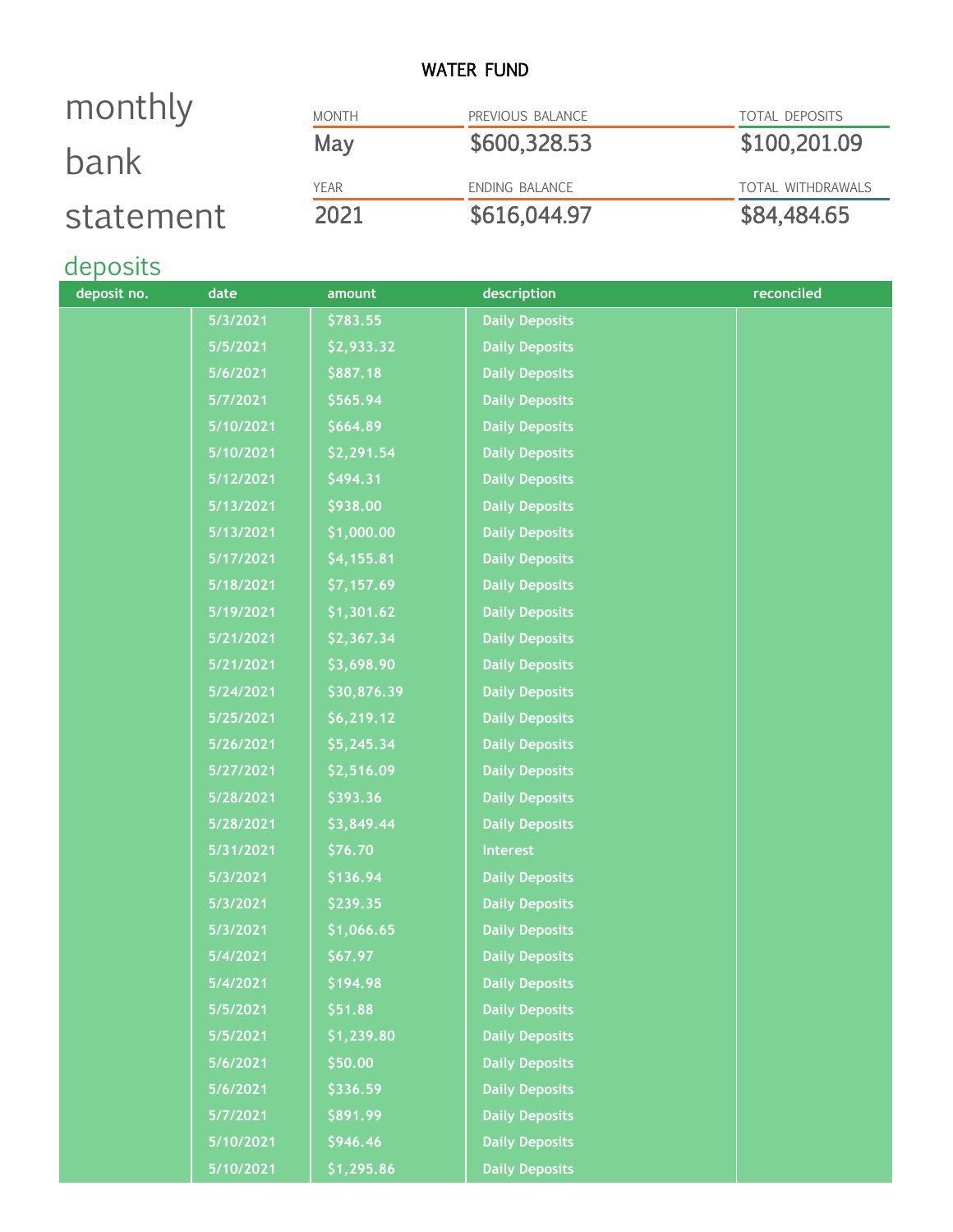| 5/11/2021 | \$18.49      | <b>Daily Deposits</b> |  |
|-----------|--------------|-----------------------|--|
| 5/11/2021 | \$190.85     | <b>Daily Deposits</b> |  |
| 5/11/2021 | \$480.96     | <b>Daily Deposits</b> |  |
| 5/12/2021 | \$1,219.41   | <b>Daily Deposits</b> |  |
| 5/13/2021 | \$184.27     | <b>Daily Deposits</b> |  |
| 5/14/2021 | \$133.93     | <b>Daily Deposits</b> |  |
| 5/17/2021 | \$127.72     | <b>Daily Deposits</b> |  |
| 5/17/2021 | \$497.15     | <b>Daily Deposits</b> |  |
| 5/17/2021 | \$817.85     | <b>Daily Deposits</b> |  |
| 5/17/2021 | \$858.74     | <b>Daily Deposits</b> |  |
| 5/18/2021 | \$119.22     | <b>Daily Deposits</b> |  |
| 5/18/2021 | \$168.81     | <b>Daily Deposits</b> |  |
| 5/18/2021 | \$343.55     | <b>Daily Deposits</b> |  |
| 5/19/2021 | \$92.86      | <b>Daily Deposits</b> |  |
| 5/19/2021 | \$442.65     | <b>Daily Deposits</b> |  |
| 5/20/2021 | \$30.59      | <b>Daily Deposits</b> |  |
| 5/20/2021 | \$410.34     | <b>Daily Deposits</b> |  |
| 5/21/2021 | \$129.14     | <b>Daily Deposits</b> |  |
| 5/21/2021 | \$705.89     | <b>Daily Deposits</b> |  |
| 5/24/2021 | \$30.59      | <b>Daily Deposits</b> |  |
| 5/24/2021 | \$68.68      | <b>Daily Deposits</b> |  |
| 5/24/2021 | \$180.79     | <b>Daily Deposits</b> |  |
| 5/24/2021 | \$554.53     | <b>Daily Deposits</b> |  |
| 5/24/2021 | \$867.87     | <b>Daily Deposits</b> |  |
| 5/24/2021 | \$1,056.00   | <b>Daily Deposits</b> |  |
| 5/24/2021 | \$1,199.46   | <b>Daily Deposits</b> |  |
| 5/25/2021 | \$49.61      | <b>Daily Deposits</b> |  |
| 5/25/2021 | \$435.97     | <b>Daily Deposits</b> |  |
| 5/26/2021 | \$182.10     | <b>Daily Deposits</b> |  |
| 5/26/2021 | \$988.53     | <b>Daily Deposits</b> |  |
| 5/27/2021 | \$204.10     | <b>Daily Deposits</b> |  |
| 5/27/2021 | \$1,387.98   | <b>Daily Deposits</b> |  |
| 5/28/2021 | \$30.59      | <b>Daily Deposits</b> |  |
| 5/28/2021 | \$1,056.87   | <b>Daily Deposits</b> |  |
|           | \$100,201.09 |                       |  |

| Check $#$         | <b>Date</b> | <b>Amount</b> | Column4                           | reconciled |
|-------------------|-------------|---------------|-----------------------------------|------------|
| <b>Check 4810</b> | 5/11/2021   | \$125.23      | Image could not be found          |            |
| <b>Check 4863</b> | 5/12/2021   | \$256.27      | <b>AT&amp;T Business Services</b> |            |
| <b>Check 4864</b> | 5/13/2021   | \$154.40      | <b>Brighton Lumber, LLC</b>       |            |
| <b>Check 4865</b> | 5/11/2021   | \$54.00       | Consolidated Pipe & Supply Co.    |            |
| <b>Check 4866</b> | 5/11/2021   | \$110.92      | <b>IVR Technology Group Inc.</b>  |            |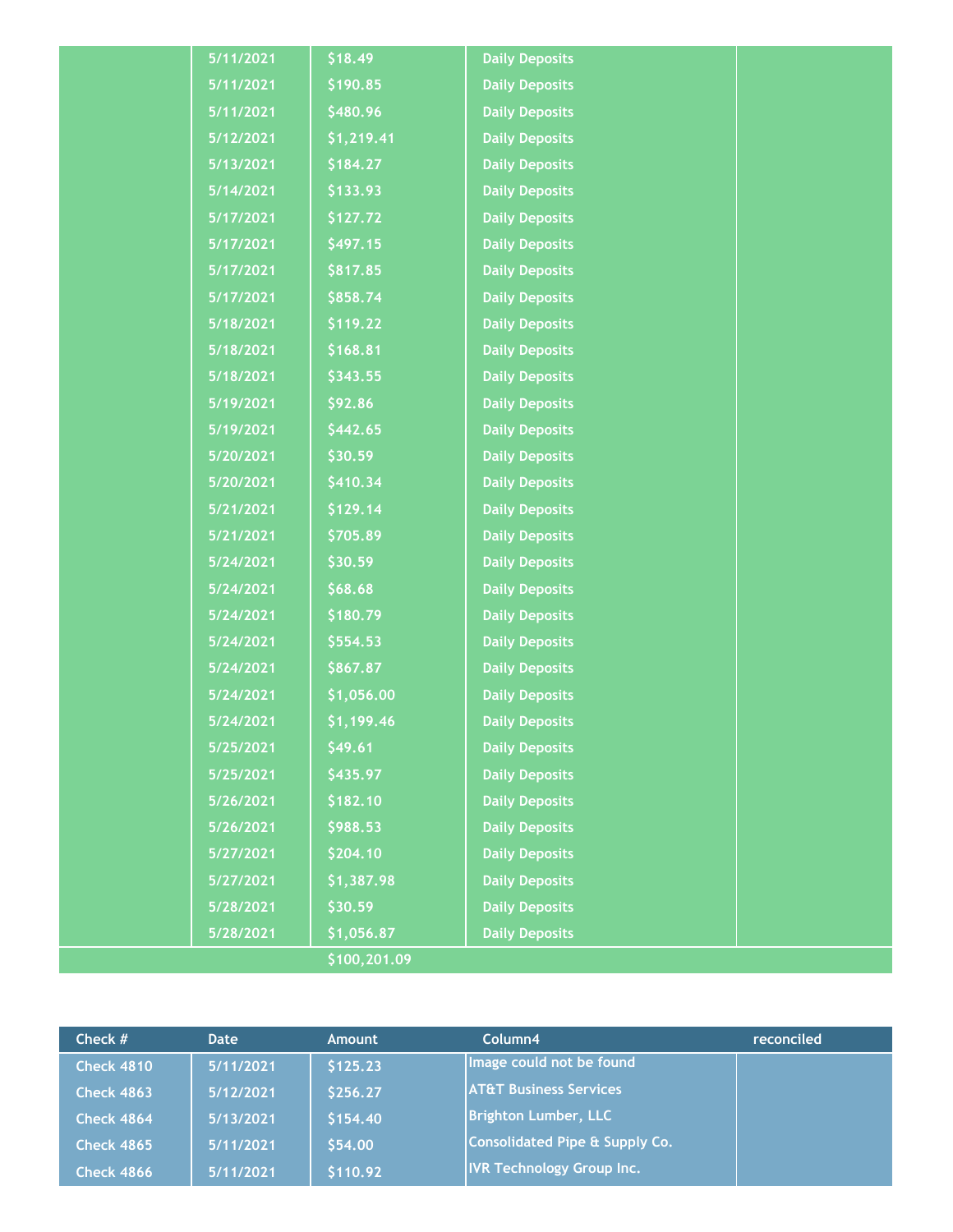| <b>Check 4867</b> | 5/13/2021 | \$227.50    | <b>Pace Analytical Services</b>   |  |
|-------------------|-----------|-------------|-----------------------------------|--|
| <b>Check 4869</b> | 5/10/2021 | \$629.92    | <b>Tugwell Oil Co</b>             |  |
| <b>Check 4870</b> | 5/11/2021 | \$2,463.73  | <b>Utility Service Co., Inc</b>   |  |
| <b>Check 4871</b> | 5/10/2021 | \$199.00    | <b>Waypoint Analytical</b>        |  |
| <b>Check 4872</b> | 5/17/2021 | \$242.72    | <b>Aramark</b>                    |  |
| <b>Check 4873</b> | 5/17/2021 | \$48.56     | <b>AT&amp;T Business Services</b> |  |
| <b>Check 4874</b> | 5/12/2021 | \$781.55    | <b>Tugwell Oil Co</b>             |  |
| <b>Check 4875</b> | 5/13/2021 | \$173.00    | <b>Waypoint Analytical</b>        |  |
| <b>Check 4876</b> | 5/25/2021 | \$169.41    | <b>Hannah Byrd</b>                |  |
| <b>Check 4877</b> | 5/18/2021 | \$458.15    | <b>Express Market</b>             |  |
| <b>Check 4878</b> | 5/18/2021 | \$265.96    | <b>Reynold's Tom</b>              |  |
| <b>Check 4888</b> | 5/27/2021 | \$19.47     | <b>Mason Gas</b>                  |  |
| <b>ACH</b>        | 5/3/2021  | \$23.50     | <b>Global Pay</b>                 |  |
| <b>ACH</b>        | 5/3/2021  | \$32.02     | <b>Global Pay</b>                 |  |
| <b>ACH</b>        | 5/3/2021  | \$1,125.90  | <b>ATT</b>                        |  |
| <b>ACH</b>        | 5/3/2021  | \$6,618.38  | <b>IRS</b>                        |  |
| <b>ACH</b>        | 5/4/2021  | \$150.00    | <b>HSA</b>                        |  |
| <b>ACH</b>        | 5/7/2021  | \$214.13    | <b>Paypal Transfer</b>            |  |
| <b>ACH</b>        | 5/14/2021 | \$22,059.89 | <b>Town of Mason</b>              |  |
| <b>ACH</b>        | 5/17/2021 | \$718.17    | <b>Southwest Utilities</b>        |  |
| <b>ACH</b>        | 5/17/2021 | \$2,106.94  | <b>Southwest Utilities</b>        |  |
| <b>ACH</b>        | 5/18/2021 | \$6,483.61  | <b>IRS</b>                        |  |
| <b>ACH</b>        | 5/19/2021 | \$27.50     | <b>Southwest Utilities</b>        |  |
| <b>ACH</b>        | 5/19/2021 | \$60.00     | <b>Great West Trust</b>           |  |
| <b>ACH</b>        | 5/19/2021 | \$60.00     | <b>Great West Trust</b>           |  |
| <b>ACH</b>        | 5/19/2021 | \$83.70     | <b>Southwest Utilities</b>        |  |
| <b>ACH</b>        | 5/19/2021 | \$108.33    | <b>Southwest Utilities</b>        |  |
| <b>ACH</b>        | 5/19/2021 | \$202.82    | <b>Southwest Utilities</b>        |  |
| <b>ACH</b>        | 5/19/2021 | \$922.57    | <b>Southwest Utilities</b>        |  |
| <b>ACH</b>        | 5/19/2021 | \$3,650.59  | <b>Southwest Utilities</b>        |  |
| <b>ACH</b>        | 5/21/2021 | \$70.62     | <b>Southwest Utilities</b>        |  |
| <b>ACH</b>        | 5/21/2021 | \$129.77    | <b>Southwest Utilities</b>        |  |
| <b>ACH</b>        | 5/21/2021 | \$173.12    | <b>Southwest Utilities</b>        |  |
| <b>ACH</b>        | 5/21/2021 | \$302.24    | <b>Southwest Utilities</b>        |  |
| <b>ACH</b>        | 5/25/2021 | \$197.92    | <b>Ritter Communications</b>      |  |
| <b>ACH</b>        | 5/25/2021 | \$1,886.79  | <b>Pitney Purchase</b>            |  |
| <b>ACH</b>        | 5/25/2021 | \$3,253.00  | <b>TN State Revenue</b>           |  |
| <b>ACH</b>        | 5/25/2021 | \$4,898.83  | <b>Blue Cross</b>                 |  |
| <b>ACH</b>        | 5/26/2021 | \$194.58    | <b>AFLAC</b>                      |  |
| <b>ACH</b>        | 5/27/2021 | \$68.00     | <b>Companion Life</b>             |  |
| <b>ACH</b>        | 5/28/2021 | \$29.84     | <b>Southwest Utilities</b>        |  |
| <b>ACH</b>        | 5/28/2021 | \$22,186.55 | <b>Town of Mason</b>              |  |
| <b>ACH</b>        | 5/31/2021 | \$65.55     | <b>Service Charge</b>             |  |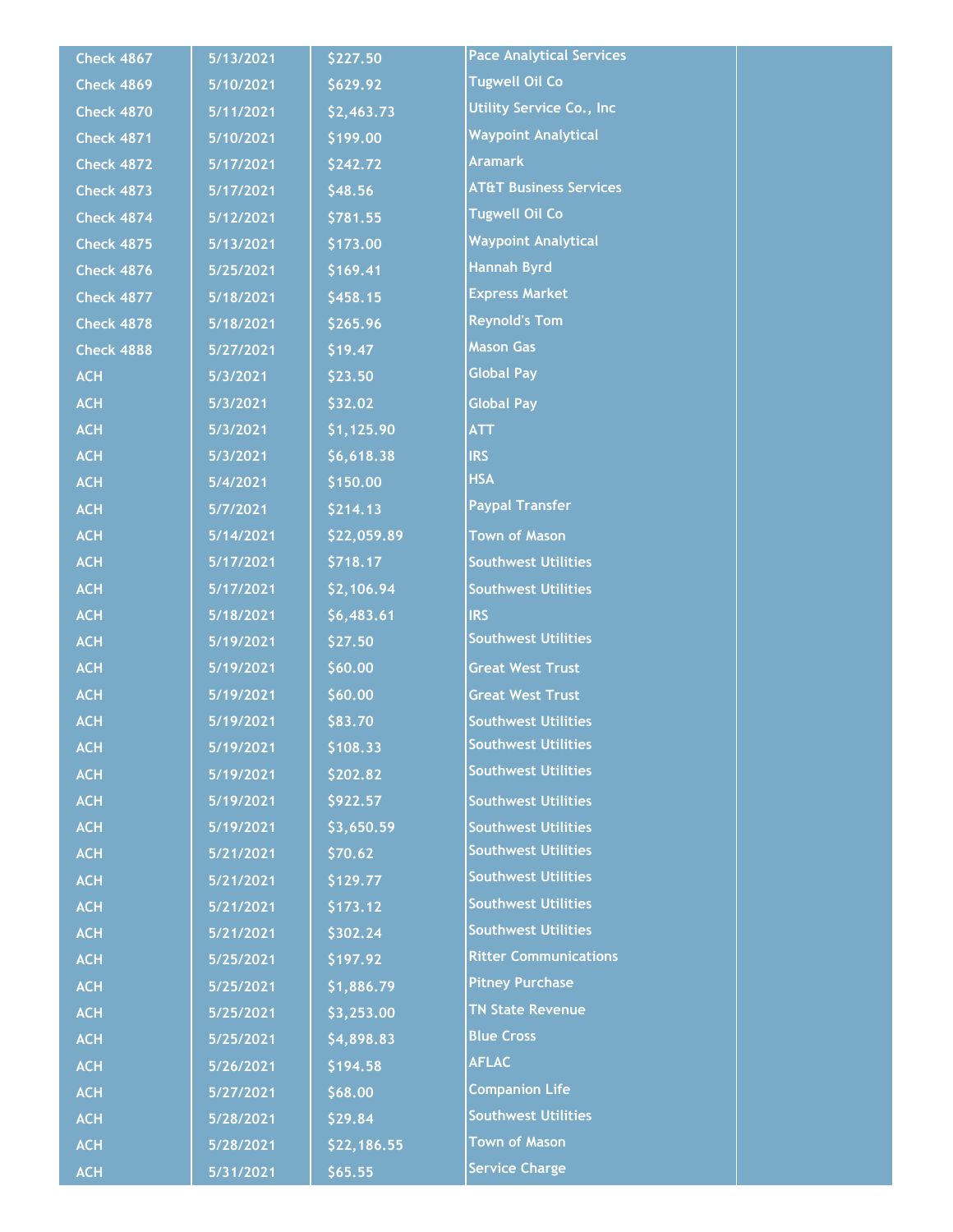#### **Outstanding Checks**

| Check #      | Date      | Amount      | Vendor                             |
|--------------|-----------|-------------|------------------------------------|
| 4868         | 5/1/2021  | \$125.23    | Tigrett & Pennington, Inc.         |
| 4879         | 5/24/2021 | \$242.72    | Aramark                            |
| 4880         | 5/24/2021 | 265.34      | <b>AT&amp;T Business service</b>   |
| 4881         | 5/24/2021 | \$1,708.00  | <b>Conttrell Electric</b>          |
| 4882         | 5/24/2021 | \$1,770.93  | Ditch Witch Mid-South              |
| 4883         | 5/24/2021 | \$199.00    | <b>Fidelity Search Enterprises</b> |
| 4884         | 5/24/2021 | \$197.85    | G & C Supply Co. Inc.              |
| 4885         | 5/24/2021 | \$449.71    | Hach                               |
| 4886         | 5/24/2021 | \$107.35    | IVR Techbology Group Inc.          |
| 4887         | 5/24/2021 | \$650.00    | JenRic Fence Co.                   |
| 4888         | 5/24/2021 | \$19.47     | <b>Mason Gas</b>                   |
| 4889         | 5/24/2021 | \$124.96    | Office Depot                       |
| 4890         | 5/24/2021 | \$52.50     | Pace Analytical Services           |
| 4891         | 5/24/2021 | \$72.83     | Tigrett & Pennington, Inc.         |
| 4892         | 5/24/2021 | \$742.73    | Tuwell Oil Co                      |
| 4893         | 5/24/2021 | \$1,861.01  | <b>USA Blue Book</b>               |
| 4894         | 5/24/2021 | \$2,463.73  | Utility Service Co., Inc.          |
| 4895         | 5/24/2021 | \$443.00    | Waypoint Analytical                |
| <b>TOTAL</b> |           | \$11,496.36 |                                    |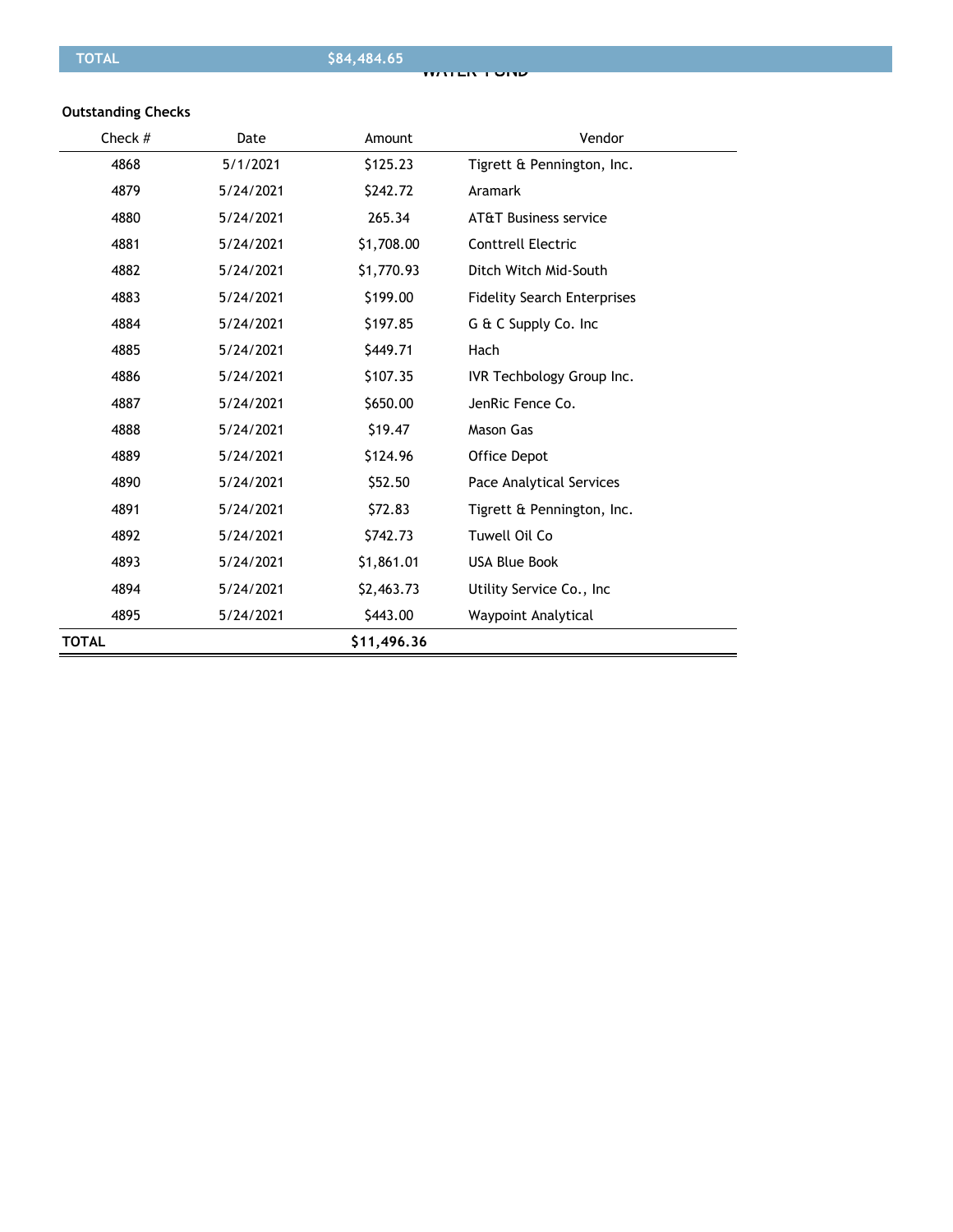## GAS FUND

| monthly   | <b>MONTH</b> | PREVIOUS BALANCE | <b>TOTAL DEPOSITS</b>    |
|-----------|--------------|------------------|--------------------------|
| bank      | May          | \$213,878.70     | \$24.22                  |
|           | <b>YEAR</b>  | ENDING BALANCE   | <b>TOTAL WITHDRAWALS</b> |
| statement | 2021         | \$137,989.87     | \$75,913.05              |

# deposits

| deposit no.    | date.     | amount  | description     | reconciled |
|----------------|-----------|---------|-----------------|------------|
|                | 5/31/2021 | \$24.22 | <b>Interest</b> |            |
| <b>\TOTAL\</b> |           | \$24.22 |                 |            |

# withdrawals

| type              | date      | amount      | for                                   | reconciled |
|-------------------|-----------|-------------|---------------------------------------|------------|
| Check 0           | 5/25/2021 | \$61,866.40 | <b>BNY Mellon</b>                     |            |
| <b>Check 5566</b> | 5/11/2021 | \$152.86    | <b>Aramark</b>                        |            |
| <b>Check 5567</b> | 5/12/2021 | \$1,278.98  | G & C Supply Co., Inc.                |            |
| <b>Check 5568</b> | 5/10/2021 | \$12,141.18 | <b>Symmetry Energy Solutions, LLC</b> |            |
| <b>Check 5569</b> | 5/17/2021 | \$121.36    | <b>Aramark</b>                        |            |
| <b>Check 5570</b> | 5/14/2021 | \$125.00    | <b>CSX Transportation</b>             |            |
| <b>Check 5571</b> | 5/13/2021 | \$115.38    | G & C Supply Co., Inc.                |            |
| <b>Check 5573</b> | 5/27/2021 | \$26.12     | <b>Mason Gas</b>                      |            |
| <b>ACH</b>        | 5/3/2021  | \$23.50     | <b>Global Pay</b>                     |            |
| <b>ACH</b>        | 5/25/2021 | \$62.27     | <b>Ritter Communications</b>          |            |
| <b>TOTAL</b>      |           | \$75,913.05 |                                       |            |

### **Outstanding Checks**

| Date      | Amount      | Vendor                        |
|-----------|-------------|-------------------------------|
| 5/24/2021 | \$709.96    | G & C Supply Co. Inc          |
| 5/24/2021 | \$6,945.25  | Symmetry Energy Solutions     |
| 5/24/2021 | \$3,450.00  | Tri-State Meter and Regulator |
|           | \$14,202.29 |                               |
|           |             |                               |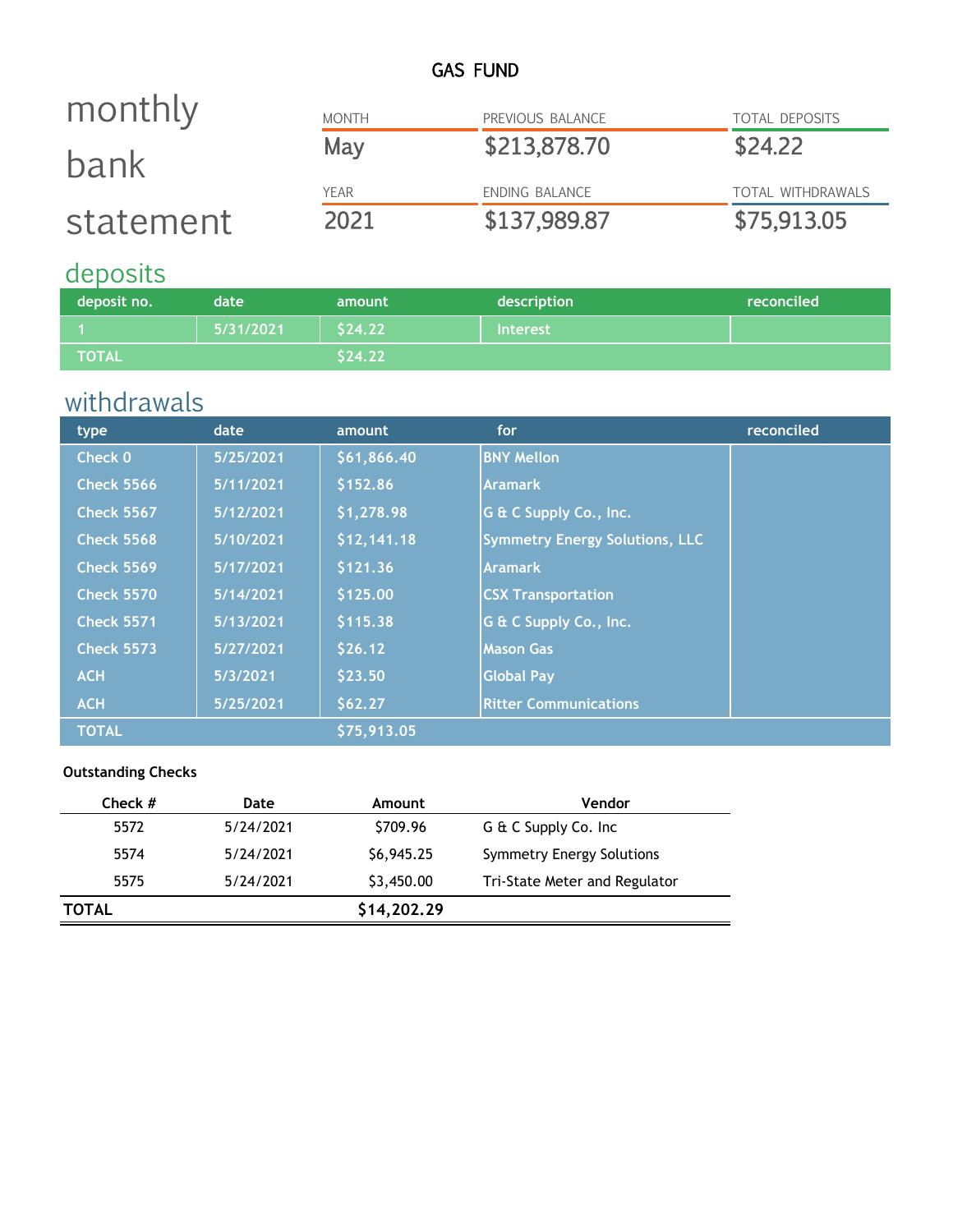|           |              | <b>DRUG FUND</b> |                       |
|-----------|--------------|------------------|-----------------------|
| monthly   | <b>MONTH</b> | PREVIOUS BALANCE | <b>TOTAL DEPOSITS</b> |
| bank      | May          | \$10,320.18      | \$6,646.42            |
|           | <b>YEAR</b>  | ENDING BALANCE   | TOTAL WITHDRAWALS     |
| statement | 2021         | \$16,966.60      | \$0.00                |

# deposits

| deposit no.  | date      | amount     | description          | reconciled |
|--------------|-----------|------------|----------------------|------------|
|              | 5/25/2021 | \$6,645.00 | <b>Daily Deposit</b> |            |
|              | 5/31/21   | \$1.42     | interest             |            |
| <b>TOTAL</b> |           | \$6,646.42 |                      |            |

# withdrawals

| type  | date | amount | <b>TOP</b> | reconciled |
|-------|------|--------|------------|------------|
|       |      |        |            |            |
| TOTAL |      | \$0.00 |            |            |

**\*No outstanding checks for the month of May**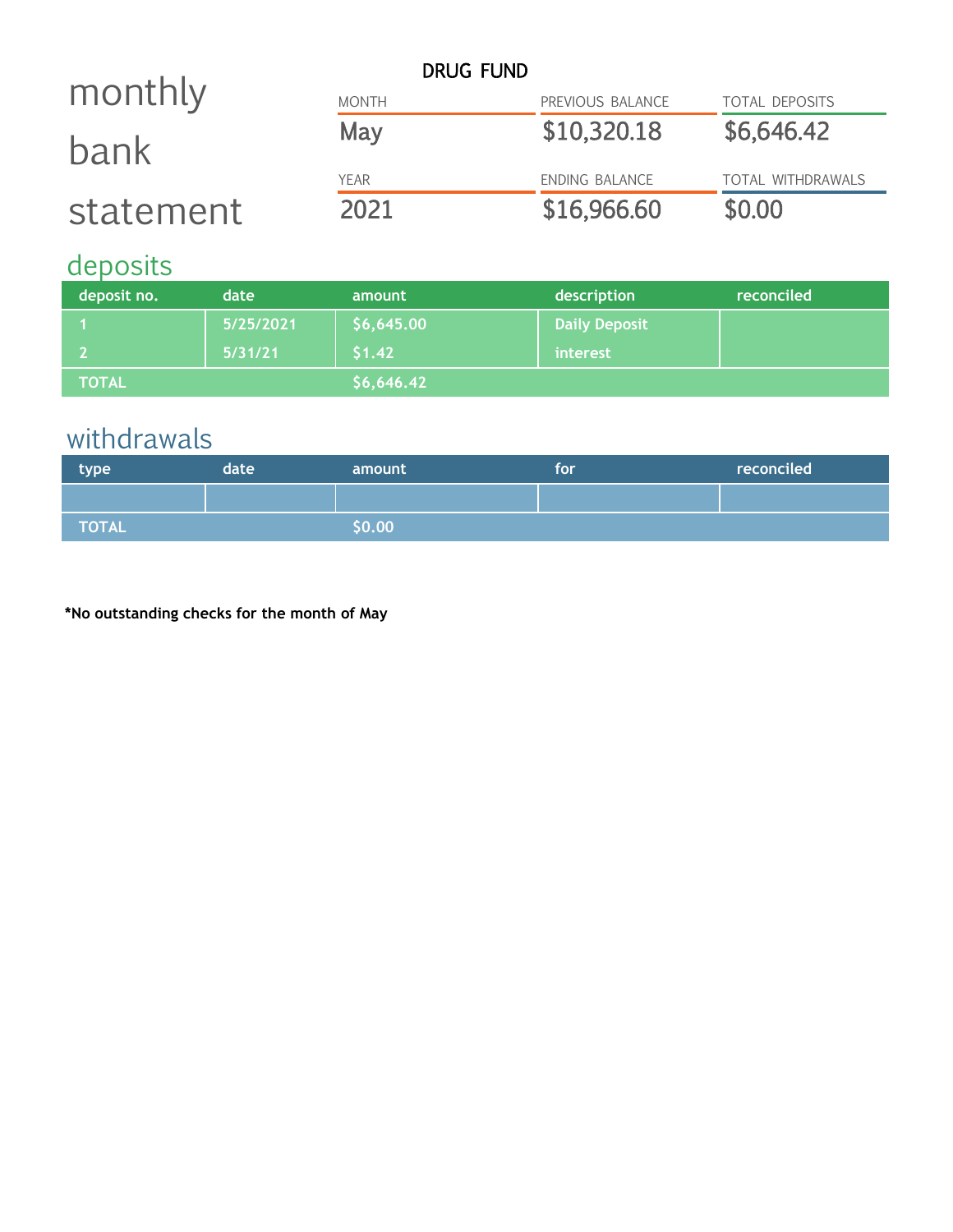# GAS METER FUND

| monthly   | <b>MONTH</b> | PREVIOUS BALANCE | <b>TOTAL DEPOSITS</b>    |
|-----------|--------------|------------------|--------------------------|
| bank      | May          | \$27,051.13      | \$3.45                   |
|           | <b>YFAR</b>  | ENDING BALANCE   | <b>TOTAL WITHDRAWALS</b> |
| statement | 2021         | \$27,054.58      | \$0.00                   |

# deposits

| deposit no.  | date      | amount | description     | reconciled |
|--------------|-----------|--------|-----------------|------------|
|              | 5/31/2021 | \$3.45 | <b>Interest</b> |            |
| <b>TOTAL</b> |           | \$3.45 |                 |            |

# withdrawals

| type  | date | amount   | tor | reconciled |
|-------|------|----------|-----|------------|
|       |      |          |     |            |
| TOTAL |      | \$0.00\$ |     |            |

**\*No Outstanding Checks for the month of May**